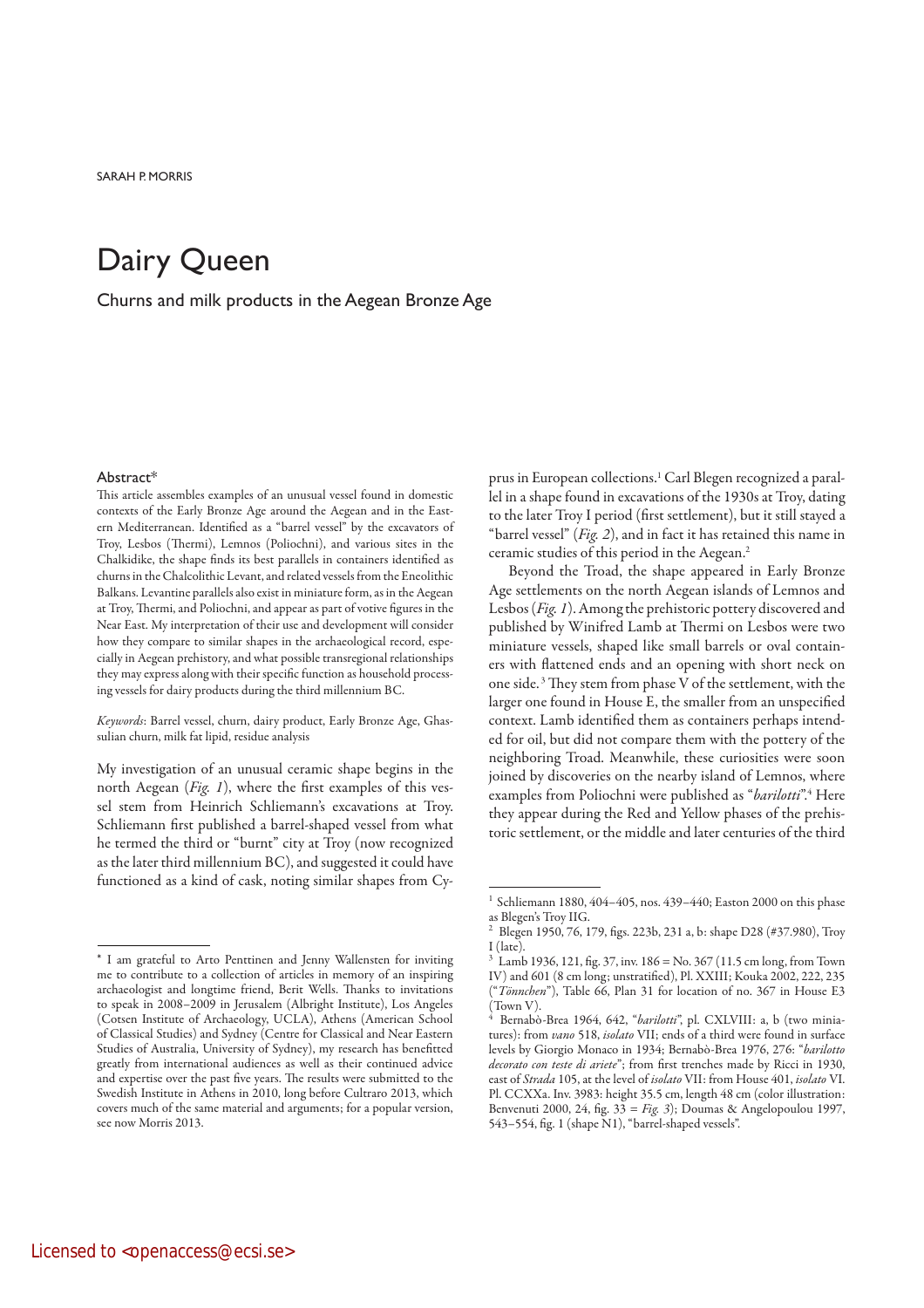

*Fig. 1. Central and North Aegean sites in the Early Bronze Age (Morris 2009/2010, fig. 2).*

millennium (2400–2000 BC), with the example from the later phase decorated with ram's heads (*Fig. 3*). Thus the shape, including miniature versions, was recognized as a constant if unusual "barrel" vessel characterizing the Early Bronze Age (the Troy I–III "Maritime Culture") in the northern Aegean islands and northwest Anatolia.5 Nearly three decades ago, in his discussion of the ceramic repertoire of Troy I, Michel Séfèriadès summarized well both the features of this Trojan type and its relationship to those from Lemnos, Lesbos, and

the Baden culture of the Copper Age Balkans.<sup>6</sup> In a footnote, he also suggested their function, by comparing them to modern examples in Turkey suspended horizontally for producing butter by agitating soured milk, a container and a process that he illustrated in his publication.

My own engagement with this shape was inspired by the opportunity to study the prehistoric pottery from Torone in coastal Macedonia of the northern Aegean, located near the southern tip of the central promontory of the Chalkidike (*Fig. 4*). A Classical city famous for its role in Thucydides' account of a battle waged on the site by the Spartan general Brasi-

<sup>5</sup> Podzuweit 1979, 231–232, "*Sonderform E: Tönnchen*" (pl. 24,1); Huot 1982, 125, 557–559, E7; Vol. II, Pl. 254–255, "*vase-tonneau*"; Séfèriadès 1985, 217–218, Pl. XIV.

<sup>6</sup> Séfèriadès 1985, 218–219, Pl. XIV.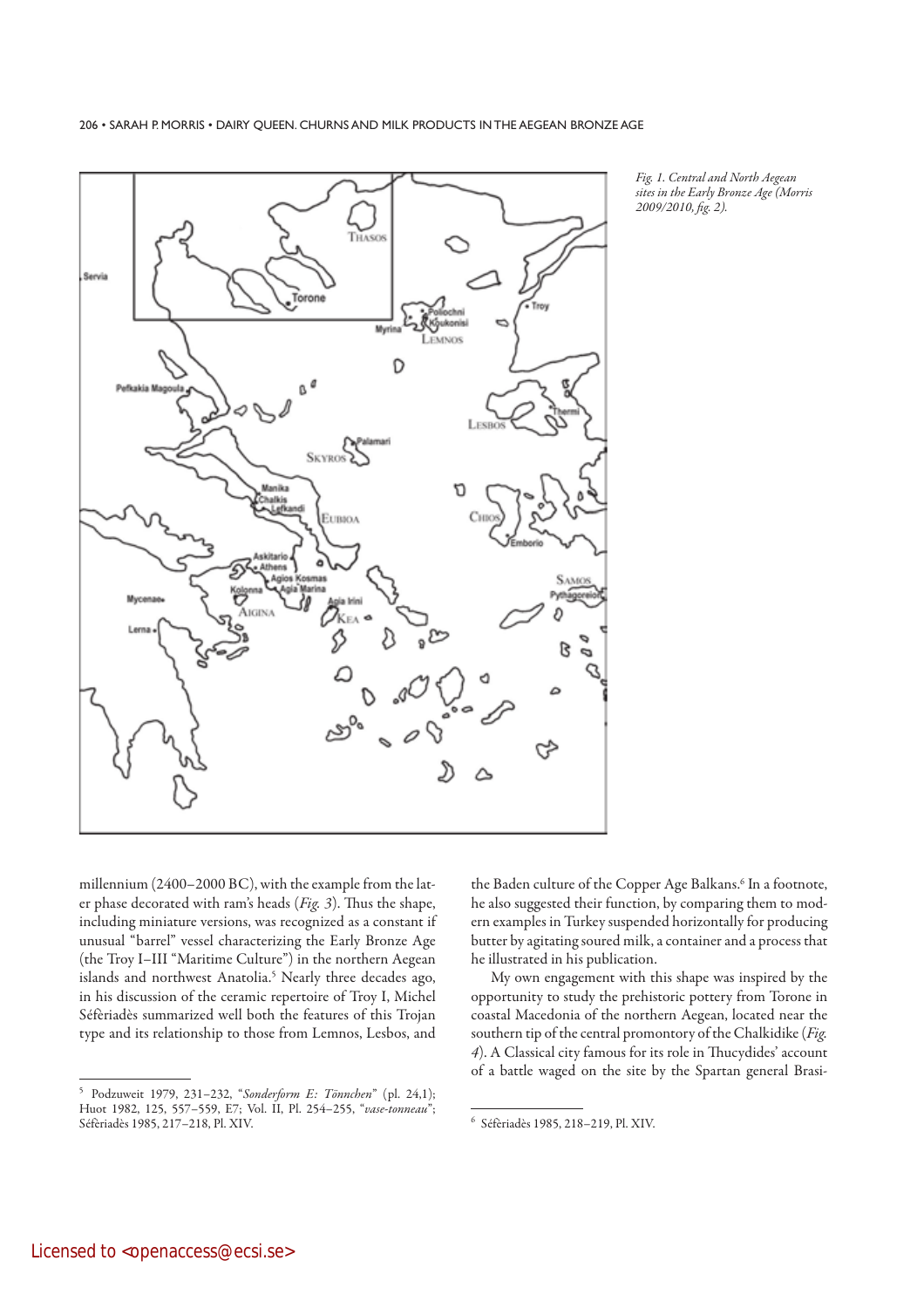### DAIRY QUEEN. CHURNS AND MILK PRODUCTS IN THE AEGEAN BRONZE AGE . SARAH P. MORRIS . 207



*Fig. 2. Barrel vessel from Troy I (late): Istanbul Archaeological Museum (photo S. Morris).*



*Fig. 3. Barrel vessel from Room 401, Poliochni, Lemnos (Yellow period): Benvenuti 2000, fig. 33 (photo I. Georgouleas).*



*Fig. 4. Chalkidike and Central Macedonia in the Bronze Age (Morris 2009/2010, fig. 1).*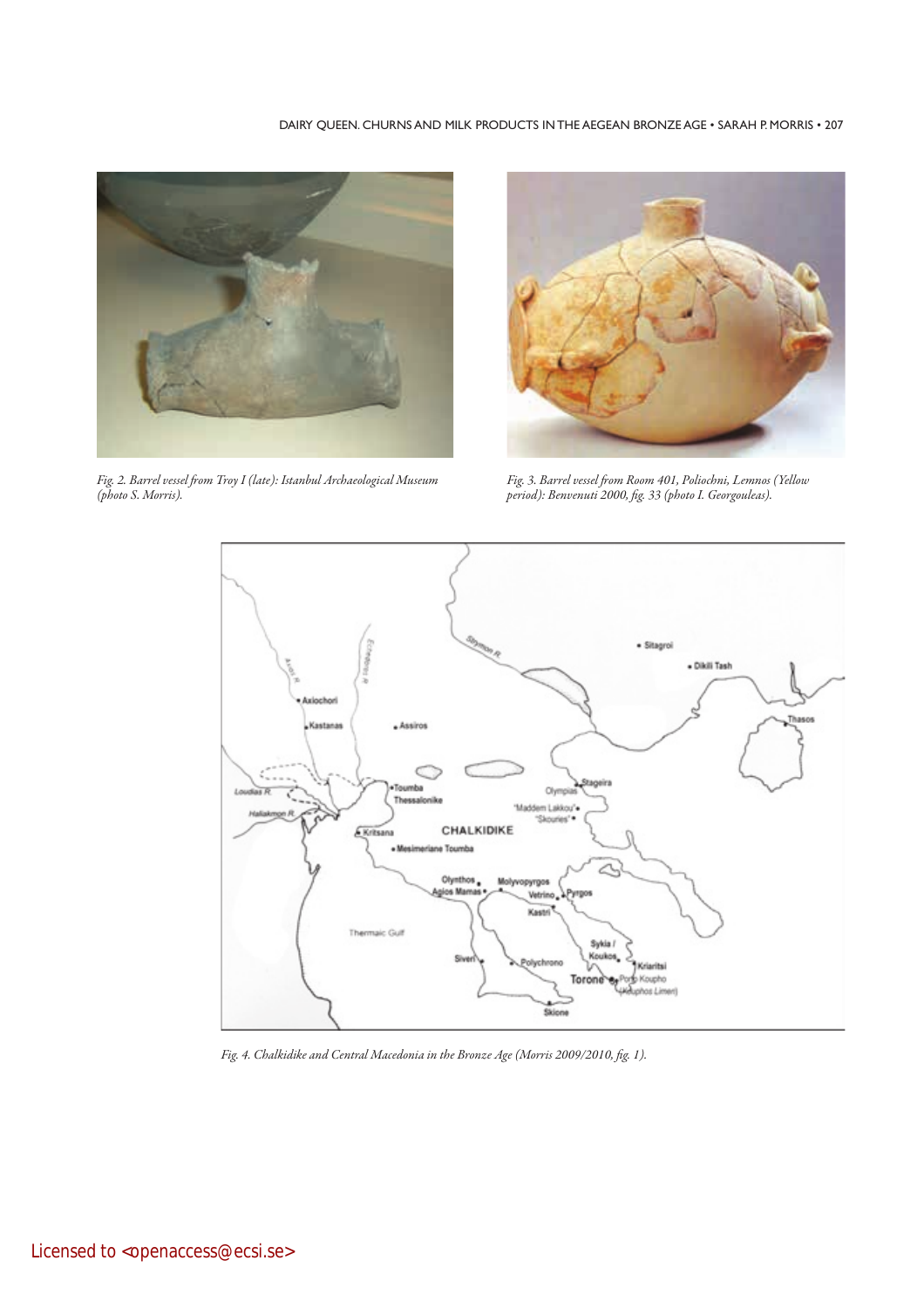das against the Athenians during the Peloponnesian War, it was excavated since 1975.<sup>7</sup> The chief promontory of the settlement, called "Lekythos" in Thucydides for its distinctive shape, was the seat of a temple of Athena (a landmark in the battle narrative), followed by a Macedonian garrison, then Roman, Byzantine, and Ottoman forts. Beneath these levels lay a prehistoric settlement (explored in 1986 and 1988–1990), occupied from the onset of the Early Bronze Age, around 3000 BC, through the Early Iron Age, with significant phases in the second millennium BC, including Middle Bronze Age and Early Mycenaean (LH I–II).8

Among the household vessels of the Early Bronze Age, fragments of heavy fabric with burnished exterior surfaces and deeply scored interior faces mended up, after many seasons spent in puzzlement over them, into the barrel shape known at Thermi, Troy and Lemnos (*Figs. 5–7*). Examples were found in fragments above a series of Early Bronze Age floors in Trench 67/68, possibly from a single shape (restored in *Figs. 5–6*), as well as from Trenches 72, 74, and 69: in other words, in every context dating to the Early Bronze Age II phase, or approximately 2600–2400 BC. They range in size from 12 cm to over 23 cm in end diameter, with the maximum diameter of the body reaching ca 25 cm, a projecting "neck" measuring 10–12 cm in height and 12–15 cm in diameter, and the body is estimated to reach 50 cm in length. Fabric inside the break of most fragments (up to 1 cm thick) shows a grey or red core, coarse to semi-coarse in texture with visible inclusions (white grit, chips, grit, or even pebbles, with gold mica), inside lighter grey or red surface layers;



*Fig. 5. Fragments of barrel vessel from Torone, Chalkidike (photo S. Morris).*



Cambitoglou et al. 2001, for testimonia and full report on excavations of 1975–1978.

*Fig. 6. Exterior, interior of barrel vessel from Torone, Chalkidike reconstructed from end, body fragments (Morris 2009/2010, 37, fig. 28).*

<sup>8</sup> Papadopoulos 2001, 273–291; preliminary report on the Bronze Age phases of the Lekythos (1986–1990): Morris 2009–2010, 25–26, 37– 38, figs. 28–29 for barrel vessel.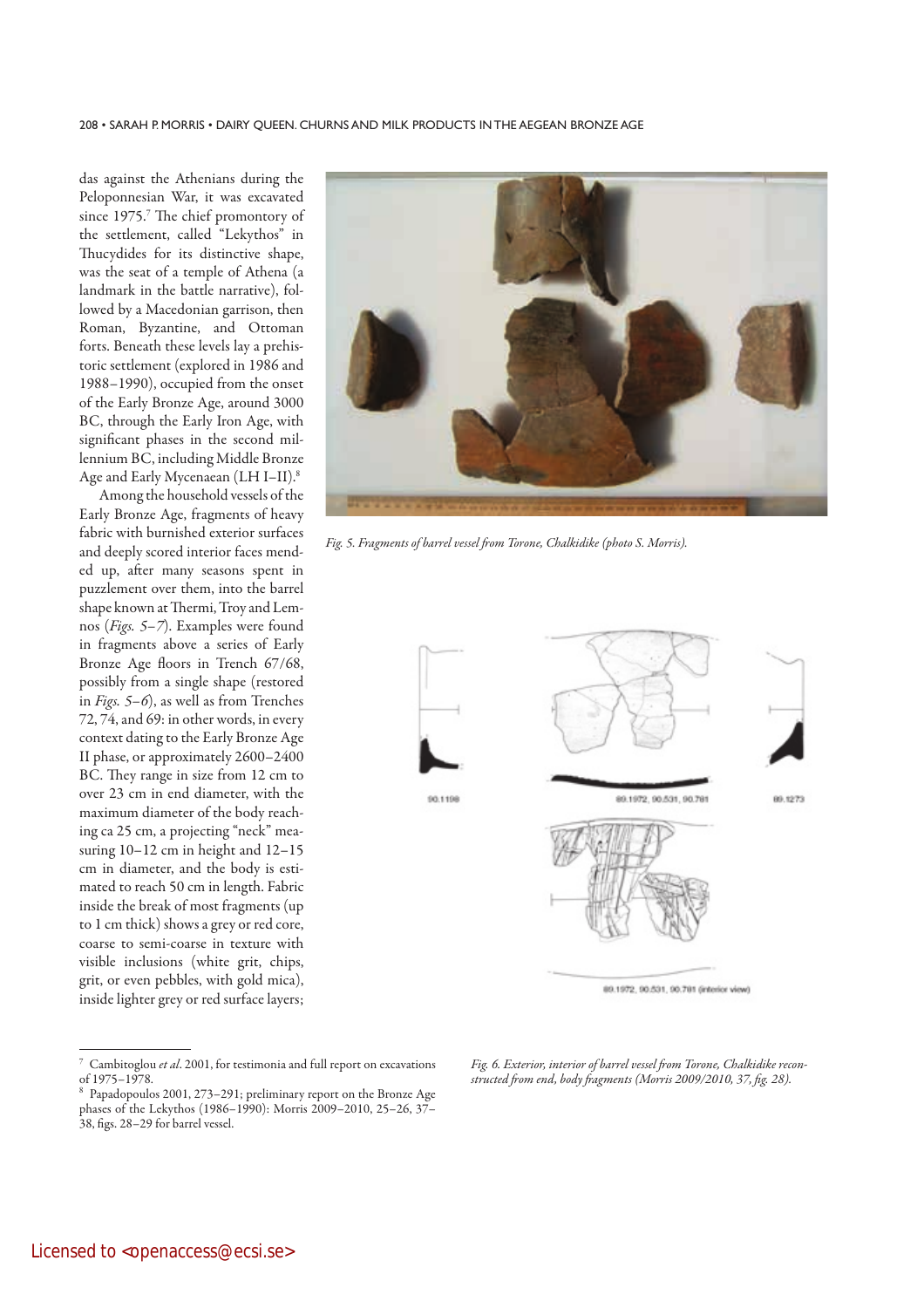the surface is well burnished and shows the same mottled colors (red, brown and black) of other household pottery of the same phase. Distinctive is the deep, irregular scoring inside the surface of the "barrel" portion of the container (*Fig. 7*), the way both ends are burnished (i.e. could not serve as resting surfaces), and its heavy, weighty fabric.

Like those at other North Aegean sites, the fragments from Torone form an ovoid cylinder tapering towards the ends, then flaring out to form two broad flat terminals (round in section), which would allow a rope to be fastened at the narrowed section of each end to suspend the vessel. In parallels from Lemnos, loop handles attached to each end serve for suspension, as in the example from Poliochni with ram's heads decorating the terminals (*Fig. 3)*. A neck projects at 90º degrees to the main longitudinal axis of the body (*Fig. 5*) and may have been fitted with a vertical strap handle and carried a lid, according to non-joining fragments from Torone. The fabric is identical to other Early Bronze Age pottery, with a mottled surface (red-brown-black) burnished smooth, including on the ends, and a rougher surface visible inside the "neck". Unique is the treatment inside the belly of the barrel, whose interior walls have been deliberately roughened or scored with deep grooves that criss-cross each other (*Figs. 6–7*). This treatment easily distinguished fragments in deposits at Torone, which allowed examples of this vessel to be identified from every household of the Early Bronze Age exposed in excavations on the Lekythos.

Similar examples can be recognized at sites explored long ago in the Chalkidike by Heurtley at Kritsana and Agios Mamas, from the same periods, and others may even lurk in assemblies at Sitagroi.<sup>9</sup> The closest parallel stems from rescue excavations south of Thessaloniki at Mesimeriani Toumba, in an example identical in fabric and shape to the Torone "barrels", now on display in the Thessaloniki museum (*Fig. 8*).10 Its peculiar position upon discovery in excavation indicates reuse: it was broken (or cut) nearly in half along (with) its neck and set on end vertically, near a hearth inside an Early Bronze Age house, but the excavators recognized its original horizontal form in their typology, along with its possible functions.



*Fig. 7. Interior wall of barrel vessel from Torone, Chalkidike (inv. 90.781: 10 × 10 cm) (photo S. Morris).*



*Fig. 8. Barrel vessel (upended) from Mesimeriani Toumba, Chalkidike. Archaeological Museum, Thessaloniki, Π 2377 (photo S. Morris).*

We shall return to it, to consider the death as well as life of this important prehistoric household instrument.

The assembly of vessels from the North Aegean (Troad and islands), to which we add the new or newly recognized examples from the Chalkidike peninsula, have long been compared and classified for their function as containers for dairy products, specifically for processing raw milk by agitating the cylinder in a horizontal, suspended position. This essay will consider more closely the relation of this Aegean shape to related vessels in the Balkans, the Levant, and Crete, as well as evaluate its significance within the domestic economy of the Bronze Age North Aegean.

<sup>9</sup> For possible candidates, see Aslanis 1985, Kritsana IV–V: pl. 101, 14; pl. 104, 14; Agios Mamas (Pit D 28): pl. 110, 8; Sitagroi (Thrace): Sherratt in Renfrew *et al*. 1986, "possible lids", 486 fig. 13.22, #7 ("inverted lid"), #8 ("protruding base").

<sup>10</sup> Grammenos and Kostos 2002, 29 (Type 28), 47; 227, Pl. XLI, no. 28, Pl. 5a, b, A(γγείο)1. The vessel preserves 2/3 of its original shape, with a maximum length of 26.5 (doubled, it would yield ca 50 cm, as estimated for the Torone examples); it measures 20.3 cm at mid point, and weighs 4 kg. Fabric is not described but the vessel is classified in the "burnished red-brown" class (Grammenos & Kostos 2002, 26–27), whose surface is described as medium to well-burnished, dark reddish to dark brown in color.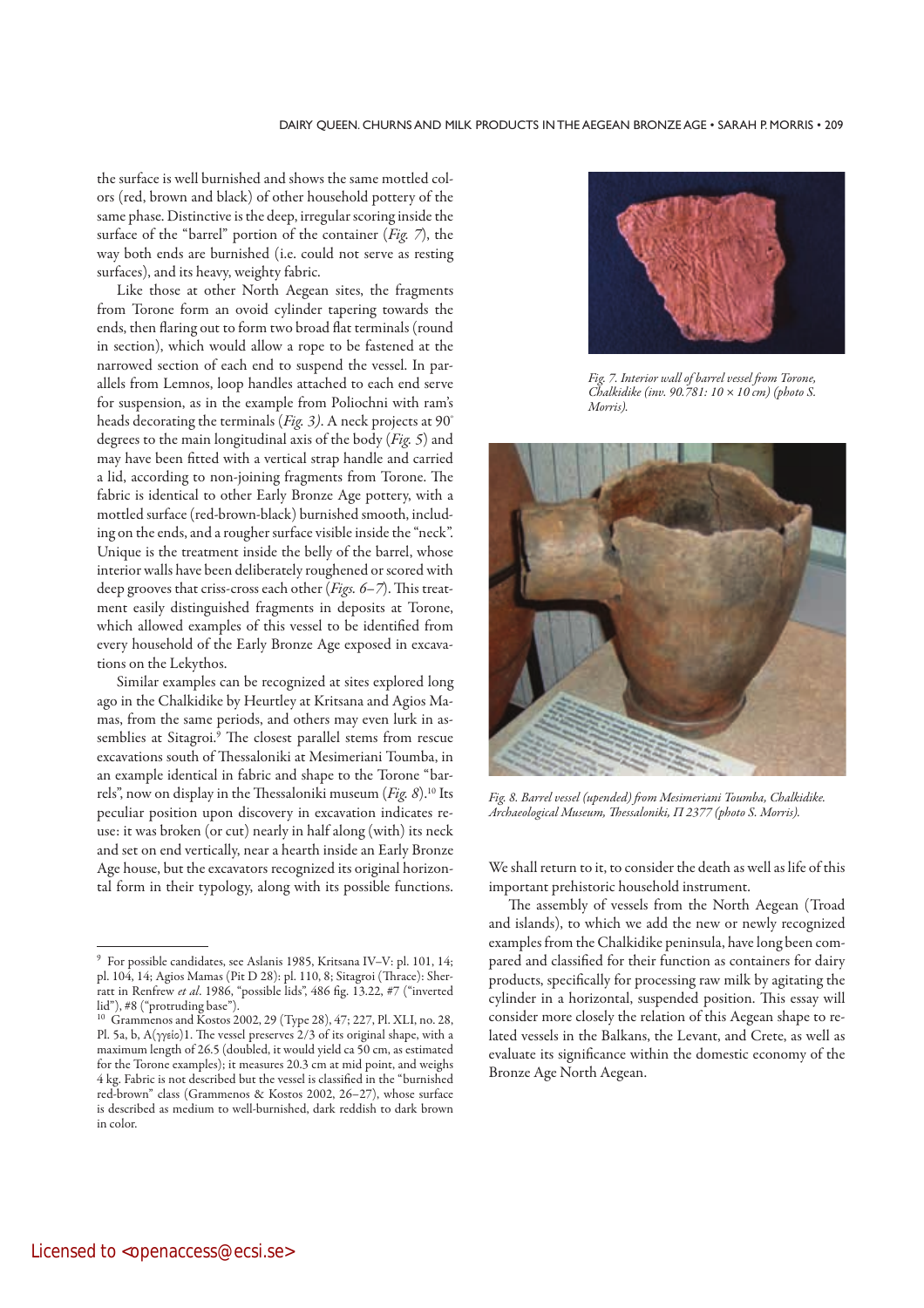

*Fig. 9. Chalcolithic churn from Gilat, as found* in situ *(Grigson 1995, 266, pl. 2.2).*

## The Chalcolithic Levant: churns and cult

The closest parallels, in form and function, for these distinctive vessels appear north, south, and east of the north Aegean region, many of them during cultural phases that predate the Early Bronze Age (third millennium BC). In the Near East, such shapes first turned up at Teleilat Ghassul in Jordan in the 1930s, and soon were a common discovery at Chalcolithic sites in the Negev (for an example from Gilat: *Fig. 9*). Jacob Kaplan first identified them as vessels for processing milk, based on prototypes of goat-skin and modern parallels still used by pastoralists like the Fellahin and Bedouin in today's Negev desert (*Fig. 10*).<sup>11</sup> Today they are known as "Ghassulian churns" and are a characteristic feature of the Late Chalcolithic Levant, both at seasonal herding stations in the Negev, as well as in more permanent settlements.12 In addition to the many functional churns at Chalcolithic sites, striking and memorable in the Levant are versions made in miniature as a small votive type, found at settlements but also in burial caves (Azor, Ben-Shemen) and shrines where "functional" examples are absent.<sup>13</sup> As with the Aegean miniature versions (from Lemnos and Lesbos), one speculates whether they were designed for preparing "individual" servings of soured milk (for which one would expect a small, portable skin bag; hence these may be votive?), or, more likely in the Near East, associate churns with some form of cult. A memorable version of the Ghassulian churn reinforces a ritual role, for it appears as part of a terracotta figure of a female from a shrine at Gilat carrying such a vessel on her head (*Fig. 11*), and on a bovine figure from a shrine near a spring at En-Gedi (*Fig. 12*), bearing a pair of such churns.14 Evidently the shape and/or its contents inspired some form of cult attention in the Chalcolithic period, both in the form of miniature vessels and as part of cult figurines, celebrating the products of animal herds in an era and an environment where milk and its byproducts played a major role.

However, a major gap in chronology leaves the Chalcolithic period in the Levant, whose terminus has recently been raised by new  $C^{14}$  dates to ca 3900-3700 BC, separated from the earliest examples of churns in the Aegean by as much as a thousand years.15 This means that Chalcolithic churns and contexts from the Levant offer, at best, remote parallels for

<sup>11</sup> Kaplan 1954, 1965; Amiram 1969, 33–34, Photo 18, Pl. 7, fig. 39. A related shape with elongated, perforated ends flattened into two "wings" was first called a "bird-vase" at Teleilat Ghassul, now identified as a smaller suspended churn.

<sup>12</sup> Garfinkel 1999, 254–258, "Ghassulian Ware" (Late Chalcolithic], "churns", figs. 142–160, Ph. 100; Levy 2006, 424–426, 492–495; pp. 110, 112, 187, 191, Pl. 5:33, 5:34. 5:41.

<sup>13</sup> Ussishkin 1980, Epstein 1985, Tadmor 1990, Gilead 1995, 165–171. 14 Gilat: Treasures 64, no. 16 *(Fig. 11*); En Gedi: Ussishkin 1980, fig. 11

 $(= Fig. 12).$ <sup>11</sup> 15 Bourke *et al*. 2004. The onset of the Early Bronze Age, both in terms

of its absolute date and its urbanizing innovations, is also currently under revision in the Levant. I am grateful to Stephen Bourke for enlightening me on these complications in chronology.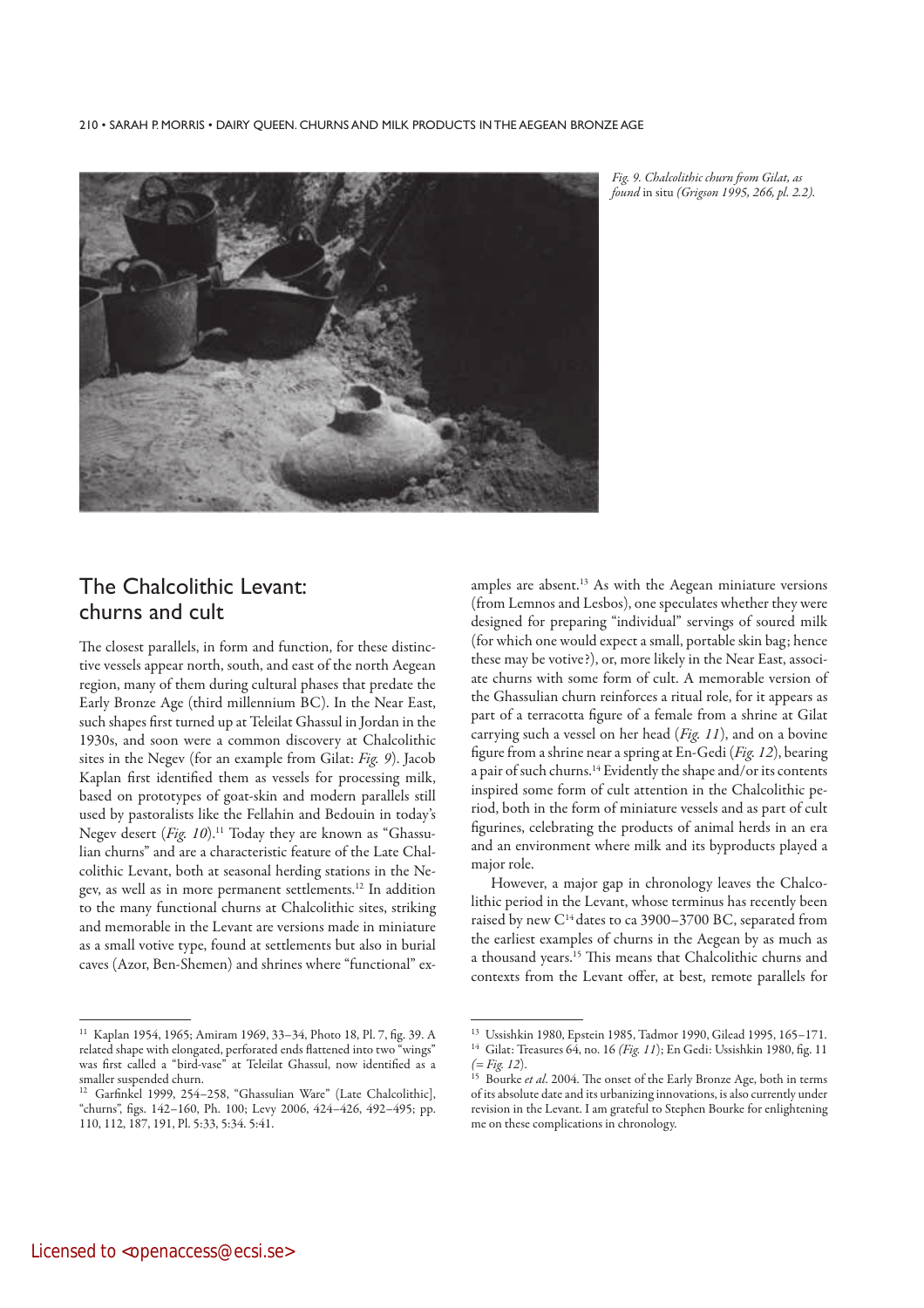#### DAIRY QUEEN. CHURNS AND MILK PRODUCTS IN THE AEGEAN BRONZE AGE . SARAH P. MORRIS . 211



*Fig. 10. Modern Bedouin churn in use (photo courtesy of Osnat Misch-Brandl).*



*Fig. 11. Chalcolithic female figurine with churn, from Gilat, Negev (Israel) Treasures 64, no. 16; IDAM 76–54. H. 30 cm.*



*Fig. 12. Bovine figurine (milk cow?) with churns, from En Gedi (Ussishkin 1980, fig. 11).*

the Aegean, along with the most likely explanation for their function, based on modern analogies. What, if any, intermediate stages and phases would link the Chalcolithic Levant with the Bronze Age Aegean? While one might expect to find examples of the clay churn in the northern Levant, for example, none have appeared despite intensive work in the Chalcolithic Golan, beyond a single example re-used as a burial container at Chalcolithic Byblos in Syria.16 Examples from Predynastic Egypt (Minshat Abu Omar, Abydos) are probably imports from Palestine during a period of intense relations between the two areas, in the fourth and third millennia BC.17 This leaves Anatolia or Cyprus as possible areas for exploring any migration of this vessel.

<sup>16</sup> Byblos: Dunand 1973, 251, 292 fig. 170, Pl. CLI T[ombe] 1735 #32258: "Éneolithique recent" [3700–3300 BC]: "baratte"; 301(fragment of second churn). Golan: Epstein 1998. A container from Jebel Aruba (http://www.rmo.nl/english/current/exhibitions/archive/jebelaruda) dating to the Late Chalcolithic (Uruk) period may be an import from Mesopotamia.

<sup>&</sup>lt;sup>17</sup> Kroeper 1989, 416, fig. 8a, "spouted vessel"; Kroeper & Wildung 2000 (Minshat Abu Omar) 10–11: Grave 787, Pl. 4 (placed near head [mouth] of adult male; 13 cm long, 12 high, 11 cm in diameter, imported fabric; Hartung 2001, 2002 (Abydos). I am grateful to Robert Schiestl for directing my attention to these examples.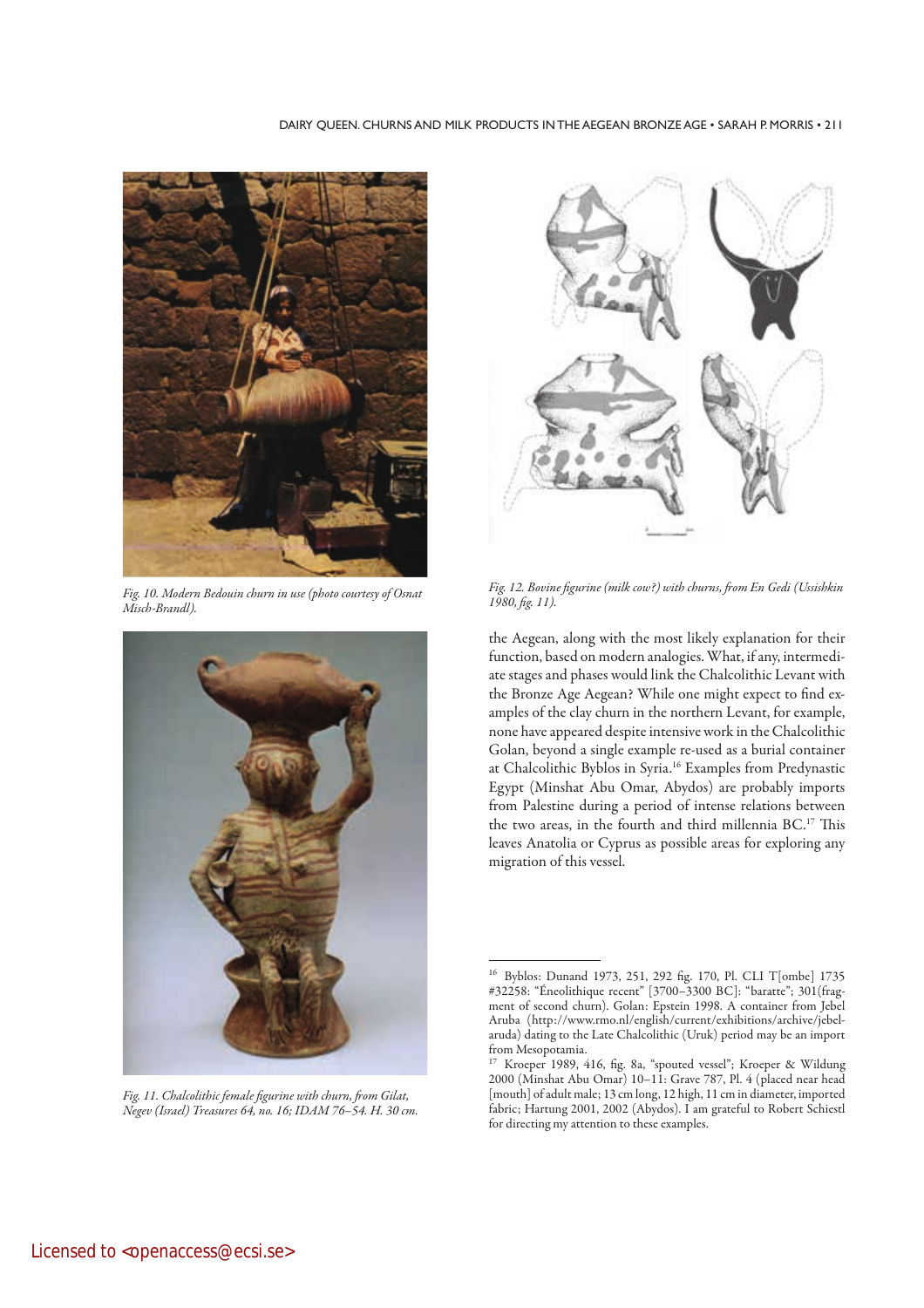212 • SARAH P. MORRIS • DAIRY OUEEN, CHURNS AND MILK PRODUCTS IN THE AEGEAN BRONZE AGE



*Fig. 13. Churn ("Fischbutte?") from Baden culture, Hungary (Banner 1956, pl. LIII:1).*

### Anatolia: Bridges across prehistory?

Given the large number of Chalcolithic sites (over 50) well explored in Anatolia, one might expect links between the Aegean and the Levant to lie here. There are a few isolated candidates in small barrel-vessels, some (including miniatures) from excavations at Demircihüyük, another from Karataş-Semayük (Elmalı) in Lycia.18 Other Chalcolithic sites in Anatolia offer related containers, including one acquired by the Louvre Museum and published many years ago. Claire Epstein recognized its anthropomorphic shape as a "churn-goddess", a broad jar with vertical neck, shaped into a face and even furnished with obsidian eyes*,* in fact closely resembling the "birdjar" variant of the Ghassulian churn in the Levant. Close parallels in Anatolia soon turned up in excavations at Hacılar by James Mellaart in the Early Chalcolithic phase (Hacılar I), classified among other "ovoid jars:" broad in profile with tapering ends, little or no resting surface, and a small opening on the top or side.19 This might give Chalcolithic Anatolia a form of churn equivalent to the Levantine "bird-vase", but nothing resembling the Ghassulian churn. Finally, Late Chalcolithic levels (LMT VII.2) at Limantepe or prehistoric Klazomenai in coastal Ionia have produced a suggestive shape, albeit a miniature one (ca 15 cm in length) made in fine ware and found with other special objects, which has been identified as a biconical rhyton, but it resembles in profile very closely the Baden vessels (*Fig. 13*) firmly identified as churns.<sup>20</sup>

More recently, explorations close to Hacılar in southwest Anatolia have produced examples that resemble barrel vessels from Höyücek, a small mound of the Neolithic through Chalcolithic eras.<sup>21</sup> Refik Duru describes these shapes as "a kidneylike flat and elongated body with a cylindrical neck attached to the middle", and classifies them along with other "unusual" vessels or "fantastic" forms, possibly designed for ritual use.<sup>22</sup> With four vertical lugs for suspension and no resting surface underneath, where a raised decorative motif implies it was viewed from below (while the vessel was suspended?), these shapes are likely to have been using for processing dairy products. While they stem from a level of the site characterized by abundant (ca 100) figurines and termed a "Shrine Phase",

<sup>18</sup> Schoop 2005; Demiricihüyük: Bittel & Otto 1939, 13, Taf. 10:7; Efe 1988, 77–78, fig. 94, pl. 48:10 (end fragment: miniature? diameter of end ca 4 cm); Elmalı: Mellink 1965, 250 n. 17, Pl. 64, fig. 32, compared Ghassulian churns, but rejected them as parallels, followed by Eslick 2009, 79, KA 122 (MCI), Pls. 28, 72. I am grateful to Christine Eslick for her views on this vessel, and an advance copy of her publication.

<sup>&</sup>lt;sup>19</sup> Epstein 1985, 54, fig. 1 = Mellaart 1970, Vol. 1, 137. These appear at Hacilar in both monochrome wares (Level I, 1.6, 362–363, fig. 111:19; 158, pl. CV: 4 and Vol. I, color plate IV) and painted assemblages (Vol. II, 422–425, figs. 146–148; I, 42, #27, from P.IIA.1,3, plan on p. 52).

<sup>20</sup> Kouka 2009, 143, 145 fig. 6. I am grateful to Vasif Şahoğlu and Ourania Kouka for advice on this shape, to be published by Riza Tuncel with the Late Chalcolithic levels.

<sup>21</sup> Duru 1999, 146, fig. 18; 2008, p. 63, fig. 119, p. 64, fig. 120.

<sup>22</sup> Duru 2008, 63, fig. 119.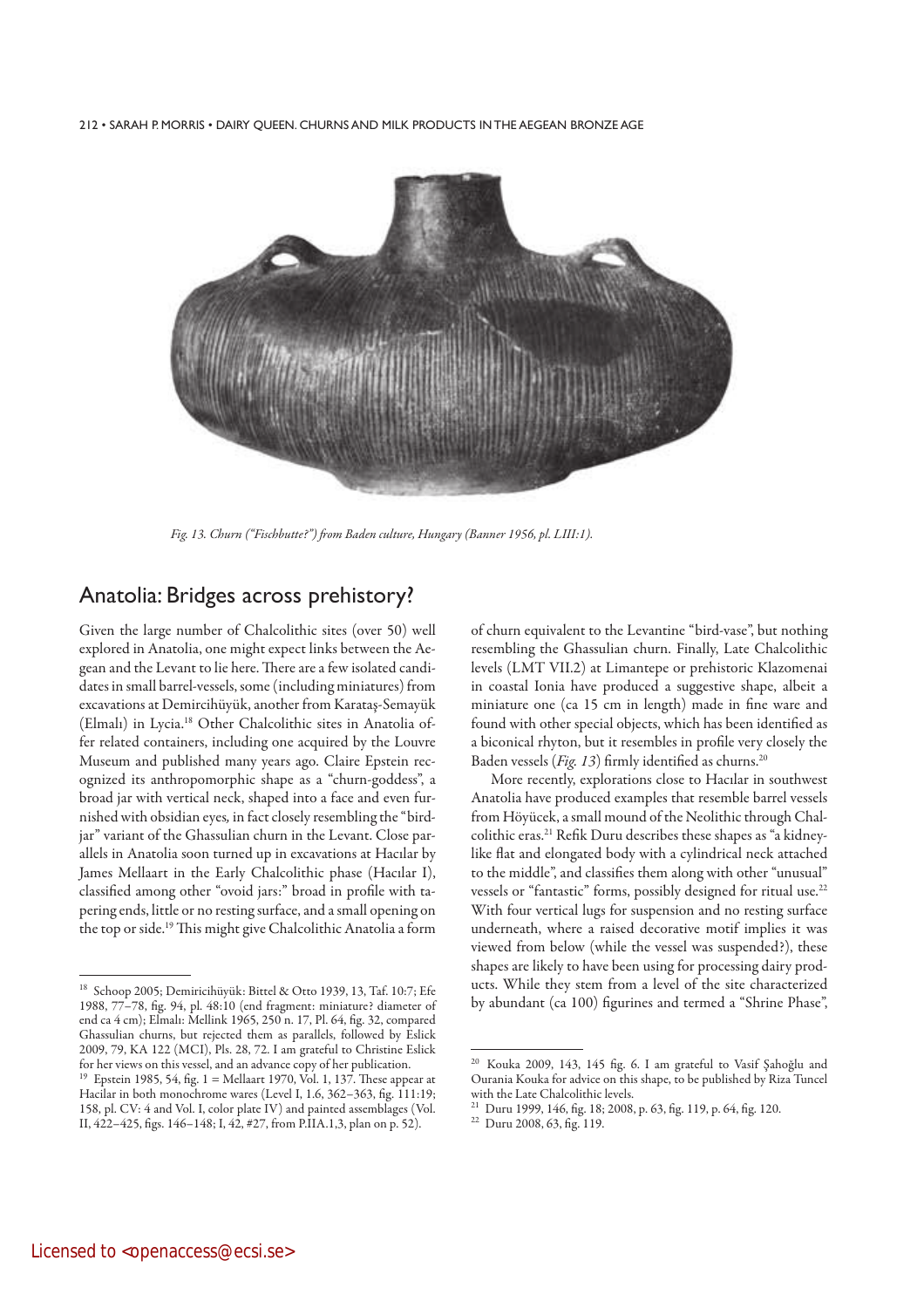this does not preclude a practical function for these containers.<sup>23</sup> As the Shrine Phase has been dated by C<sup>14</sup> analysis to the seventh millennium BC, or Early Neolithic, these "kidneyshaped" vessels, if correctly identified, would count among our earliest churns thus recognized in the ceramic record. They would also mark the first appearance of dairy-producing vessels in a cult context even earlier than the Chalcolithic shrines with churns and miniatures in the Levant, or the Proto-Elamite temple texts, given their association with the Shrine Phase of the Höyücek settlement.

With the exception of these isolated Neolithic vessels from the Burdur region, and possible shapes from the Chalcolithic and Early Bronze Age in western regions, the horizontal churn makes no appearance in prehistoric Anatolia. Instead, a different type of standing vessel, closely comparable to the modern tall jar called *taş yayık,* a butter churn, became a standard element of the ceramic repertoire since the Chalcolithic period.24 During an era of small-scale pastoralism (small herds, probably predominantly goats, raised largely for secondary products rather than for meat) across the central highlands of Anatolia, milk products were processed in tall jars with a spout for drawing off the lowest levels of liquid, while perforations in the high neck of the jar released gases during the souring process. Possibly these vessels were designed for the important process of separating butter or clarifying it into butter-oil, later an important product for Hittite culture in Central Anatolia during the second millennium BC. Developing a dependable means of storing protein and fat could have assisted the rise of small, independent communities prior to large-scale centralization and urbanization in the Early Bronze Age. Elsewhere, primarily in northwest Anatolia and the Marmara region, perforated strainers indicate an alternative means of boiling and straining milk, comparable to the "cheese pots" of the Final Neolithic phase in the Aegean and Europe.<sup>25</sup> In neither case did an elongated horizontal barrel-shape join the ceramic repertoire, although it could have existed in a form made of skin or wood. Thus prehistoric Anatolia, despite its rich post-Selcuk record in dairying practices and containers, provides no link from East to Aegean.

One possibility involving the south Aegean is suggested by the curious case of Crete, where striking examples of "suspension" vessels, perhaps for processing dairy products, show up in the Early Minoan I period, as noted long ago for their resemblance to Ghassulian churns.<sup>26</sup> Recently, a number of scholars have returned to this shape and in fact revived the notion of a whole-scale migration from the Chalcolithic Levant to Crete, to account for a diverse set of innovations such as the introduction of olive cultivation, the appearance of new shapes and decorative techniques (light-on-dark) in ceramics, new types of figurines in ivory, novel burial customs, and perhaps an interest in metallurgy. Tracing this connection requires close control over chronology, revising significant Early Minoan deposits and phases upward into the Final Neolithic, and coordinating an entire suite of innovations.27 While this connection remains a fascinating possibility for contact between the southern Aegean and the Near East, the "churn" candidates found on Crete (primarily from Lebena) are different enough in shape and surface treatment to keep them remote from the examples in the North Aegean. Those from Lebena include a short, squat cylinder with "neck" and end panels that end in feet, forming a resting surface; they are made of fine ware and decorated in light on dark (cream on red) patterns typical of the Early Minoan I style. Another candidate is offered in an eccentric convex-concave profiled vessel with high-swung handles that are pierced for suspension. Neither resembles in fabric or form the heavy and coarse containers found in the north Aegean.

### Northern roots, northern routes: From the Danube to the Aegean?

Without a direct connection to Chalcolithic predecessors for Aegean churns (except perhaps for the southern Aegean, in Crete), or any visible links via prehistoric Anatolia, what other possible origins could explain the appearance in the third millennium BC of those in the north Aegean? Independent inventions by different groups raising herds for milk could account for diverse examples, but circumstances suggest other pathways.

<sup>23</sup> Duru 1999, 178; 2008, 36–40, figs. 62–74.

<sup>24</sup> Schoop 1998; 2005, 57–58 [churns?], 86–87, fig. 2.19:3, 597; Pl. 28 [butter jars], for which compare the Ubaid temple frieze jars (*Fig. 14*). Residue analysis has confirmed the presence of fatty acids in these sherds, along with a high probability of dairy fats: Sauter, Puchiner & Schoop 2005.

<sup>&</sup>lt;sup>25</sup> Bogucki 1984; Takaoğlu 2006.

<sup>&</sup>lt;sup>26</sup> First to note this link was Jirku 1948, before Kaplan 1954 identified the vessels as churns; cf. Weinberg 1954, 94–96, 103, fig. 1.17; 1965, 302; Kalicz 1963, 36 n. 219; Hood 1990. Vessels from Lebena: Alexiou & Warren 2004, 62–63, "barrel vases", Tomb II:4 = Herakleion 15385/ II 273 (2) fig. 18, Pl. 31B. H. 10.3 cm, L. 8.9 cm, W (end) 8.4 cm; Tomb II:5 = Herakleion 15447/II 200 (1). H. 10.8 cm, L. 10.6 cm; Vlassaki *et al*. 2008, 24 #3 (color photo).

I am grateful to Sharon Zuckerman for drawing my attention to this connection, to Harriet Blitzer for helpful discussions, and to Robert Koehl for a copy of his paper, "The Role of Ghassulian Culture in the Development of Early Bronze Age Crete", delivered at the Onassis Center conference on the exhibition published as Vlassaki *et al*. 2008. A special panel of the Archaeological Institute of America (held in Seattle in January 2013), convened by Robert Koehl and devoted to this topic, is said to be headed for publication.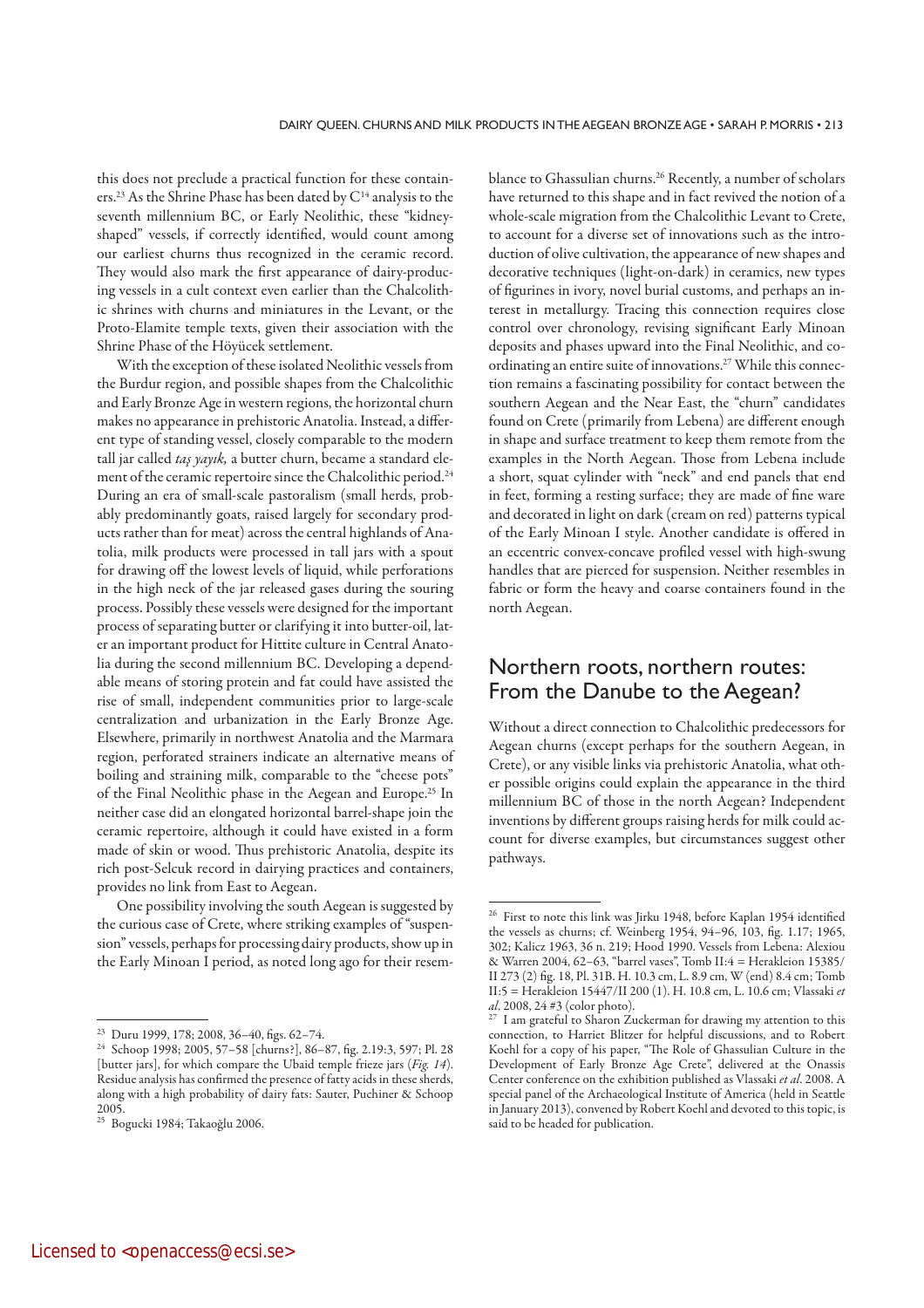Following recent arguments for the origins of metallurgy in the Aegean, my own conclusions point north, rather than to the East. As noted by earlier observers of these shapes in the north Aegean, possible parallels for the distinctively shaped "dairy bottles" exist in the so-called Baden (Péceler) culture of the Carpathian basin, or the later Eneolithic (Copper Age, Chalcolithic, or Final Neolithic period) in Hungary.<sup>28</sup> Labelled a "*Fischbutte*" or fish-trap (*Fig. 13*), for its resemblance to traditional oblong leather (animal skin) shapes or baskets submerged to trap fish in rivers, it is considered one of the most distinctive and characteristic shapes of this prehistoric culture.29 Primarily common in the Carpathian basin of Hungary, examples have also been identified in the southern Balkans, in Croatia and FYROM–Macedonia (Bubanj near Nis), and even in Romania.30 Parallels with Ghassulian churns have long been noted, and indeed the function of the Carpathian vessels was recognized as a container for liquids, and probably for storage of milk, in connection with dairying. However, the chronology of the shapes in the north implied that they spread to the Balkans from Anatolia, without intermediate discoveries to prove this connection. The examples now found in Chalkidike provide a link in both time and space between those of the fourth-millennium Carpathian cultures and their later relatives on Lemnos, Lesbos and Troy. Rather than assuming this innovation began in the Levant and "traveled" north and west (possibly stopping at Crete?), the lack of precise parallels, especially in the intervening cultures of Anatolia, suggests that the north Aegean vessels belong to the southern-most appearance of a set of forms and practices at home in the Final Neolithic Balkans.

Aegean archaeologists are long accustomed to turning north, for example to consider the origins of copper metallurgy and types of ceramic, lithic and metal artifacts, in prehistory. In recent years, striking correspondences between the Central Balkans (Karanovo culture) and Central Anatolia point to intensive traffic across the Hellespont since the early Neolithic, with scattered signs of these links in coastal Thrace.31 As Joseph Maran has argued, the important shift from copper-based metallurgy in the Neolithic Balkans south towards the exploitation of silver, gold and lead, put the Aegean in the path of innovation and opened up new coastal sites around the eastern Mediterranean, during the Final Neolithic.32 While he has focused on vessels he calls "Bratislava bowls" (now found in Epirus, Thessaly, Macedonia, Attica and the Cyclades) and other artifacts, humbler shapes that express a dependence on dairy products, and are associated with the same cultures originating in the Balkans, may be just as significant as markers of cultural and economic innovation in the emergent Early Bronze Age. If we can pinpoint any of these transformations in time, it is here suggested that the northern Aegean, yet to reveal a clearly defined, stratified Final Neolithic (Chalcolithic) phase of the kind recognized in southern Greece and the islands, may harbor in its Early Bronze Age phases these vessels as epiphenomena of the metallurgical revolution that made the third millennium BC in the Aegean so different from the earlier Copper Age in the Balkans. The latter's early phase ended abruptly, whether through dramatic events in climate change, anthropogenic exhaustion of soils and forests, or disruption by new mobile populations from Central Asia. More than one of these explanations for abandonment might mark an increase in reliance on pastoral products, either from the failure of agriculture, the effects of deforestation from the quest for fuels to (s)melt copper, or the incursion of Asian populations more dependent on dairy subsistence than on crops.<sup>33</sup> Did the transformation of the Early Bronze Age in the North Aegean, with the advent of copperalloy technology typified in the Petralona hoard, include a migration of craft specialists and their families from the Balkans, who processed and/or consumed milk in a new way?

### Clay and milk

Linking these shapes with dairy processing is but the first step in understanding their use.

The prehistory of dairying is at the forefront of current research on European prehistory, thanks to recent work in residue analysis, which has succeeded in isolating milk fat lipids in several thousand Neolithic vessels from southeastern Europe, Anatolia and the Levant.<sup>34</sup> These results point to milk processing as early as the 9th–7th millennium BC in northwest Anatolia, and the sixth millennium in Neolithic Europe. More recently, milk strainers (sieves) or boilers specific to Eu-

<sup>28</sup> Bernabo Brea 1976, 276; Huot 1982, 558; Sherratt 1981, 281, fig. 10.15 (4th row).

<sup>29</sup> Schmidt 1945, 64, 123, fig. 71:8; Banner 1956, 144, fig. 43 (distribution map), 146–147, pls. VI:1, XXI:23, XXIII:42, XXIX:13, XLIV:6, LIII:1, CXIII:12–17 (typology of shapes); Kalicz 1963, 35–37. <sup>30</sup>*CVA* Yugoslavia 2, Zagreb, Musée National, VI c, pl. 2:2 (Sarvas);

Garasanin 1958, pl. 5:2.<br> $^{31}$  Özdeğen 2004 Özdoğan 2004, with earlier literature.

<sup>32</sup> Maran 1998, 2000; Parzinger 1993, 347–352 (Horizons 10–12, ca  $3400-2900$  BC).<br> $33E_{22}$ 

For a summary of recent data and its possible causes, see Anthony 2010, 45–54.

<sup>34</sup> Evershed *et al*. 2008. Without details of shapes represented among the 2,200 sherds sampled, links from form to use/function are not yet available, and some doubts exist. Low levels of myristic acid (C14:0) and lack of evidence to date for alpha casein undermine the certainty of milk fats in the containers analyzed (according to oral communication from zooarchaeologist Lachlan Mairs of the University of Sydney).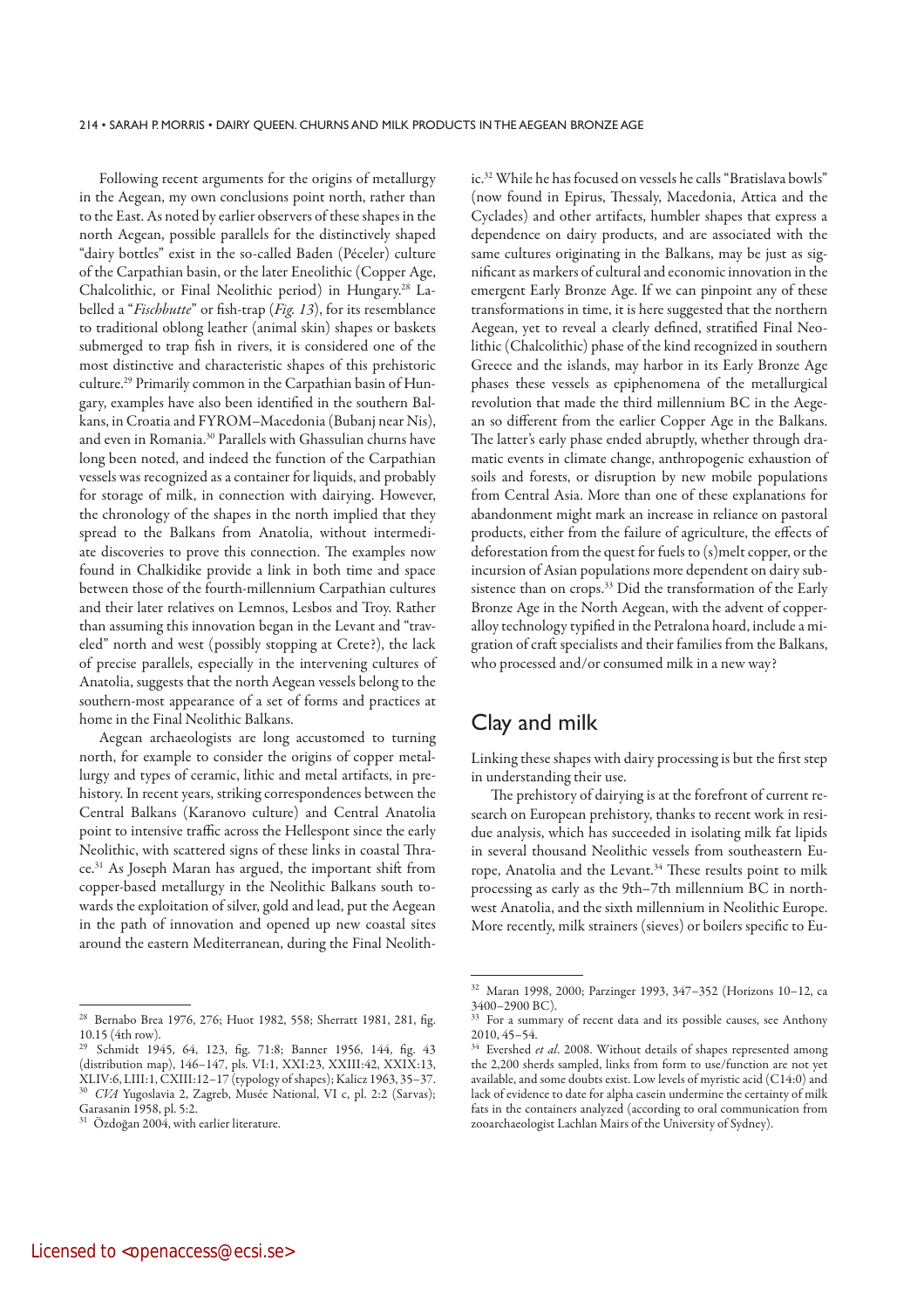ropean prehistory tested positive for such fats and point to the production of cheese as a primary activity of early herders and farmers, with important implications for the transition from the Mesolithic to Neolithic in Europe.<sup>35</sup> Independent faunal studies suggest upgrading the results of dairy processing to a "primary" rather than "secondary" product of the so-called Neolithic revolution, based on age profiles of sheep and goats in the northern Levant and Cyprus, as early as the PPNB (Pre-Pottery Neolithic B), or well before the use of ceramics.36 Thus the early history of human dairy consumption lies well beyond the study of ceramic containers, alone, and depends critically on interdisciplinary methods and evidence.

The most important link in this chain of investigation remains residue analysis. However, the percentage or concentration of butter/fat in any deposit or residue cannot always easily be determined, thus the likelihood of determining the precise product and its fat content, much less whether it derives from cow's milk, or that of sheep, goat, or water buffalo. In some contexts, a preponderance of bovine fauna raised beyond the usual age of slaughter for meat would point to cattle being raised for milk. Moreover, distinguishing butter from other dairy products such as soured milk, curds, cream, yogurt, buttermilk or cheese still requires more assistance from ethnography than residue analysis, to understand the "foodways" of secondary dairy products. Thus although we can now mark the advent of milk as regular contents of ceramic vessels since the seventh millennium BC, was it processed, consumed or stored as a fresh, boiled, soured, salted, or fermented product? Complementary stable isotope analysis of human skeletons can determine sources of animal protein by species, but cannot distinguish whether such proteins were consumed as meat or milk. Other ancillary techniques for linking dairy products to human consumers enlist bioarchaeology, to identify diseases like brucellosis carried by un-pasteurized (underboiled) dairy products, or zoonotic diseases linked to cattle (such as bovine tuberculosis). Thus residue analysis remains but one of several techniques to be enlisted for a conjoined analytic quest for the early human use of dairy products.

Since the Neolithic period, humans have had to process milk from domesticated animals—cattle, sheep and goat both as a storage solution and as a means of making lactose products easier to digest.37 Indeed, recent arguments support the notion that genetic adaptation to digesting lactose became a strong and selective biological advantage in early Europe, while for those who lacked the enzyme (lactase) to digest raw milk, processing was crucially important for health purposes.38 Boiling milk also kills bacteria (lactobacilli) and helps prevent diseases such as brucellosis, thus processing techniques introduce safety and health to a primary food product: indeed, dairy herds have been described as man's best water purifying agent. Finally, milk processed into yogurt, cheese, and butter represents a secondary product of immense value to early (and modern) pastoralists. Processing and preserving raw milk expands the shelf-life of a valuable food-stuff, providing portable, long-life protein as cheese and yogurt, or fat in long-life butter-oil, and develops its potential for profitable distribution, turning raw milk into a longer-term cash crop. Even earlier, it may have provided portable protein for mobile pastoralists (as it does today) or even for hunter-gatherers.

In the Near East, archaeological evidence, both faunal and ceramic, finds support in the oldest readable texts, which offer confirmation of early dairy specialization. For the Chalcolithic period, or fourth-to-early third millennium BC, also marks the era of the earliest written texts from the Near East that indicate specialized and controlled dairy products, in Proto-Elamite tablets from various sites in Mesopotamia recording targets and sub-categories of milk by-products. Studies of the Archaic Uruk texts and their Proto-Elamite predecessors by Robert Englund and Jacob Dahl are enlightening on this subject and perhaps underappreciated by archaeologists and faunal specialists. Texts from Susa offer signs identified as marking specialized daily products contributed annually by herders (keepers of flocks belonging to the temple where the texts are found). Special symbols differentiate dairy products from goat's or sheep's milk, and those in the form of butter/oil (fat) from cheese (dried product); other signs point to cattle, primarily in later (Uruk) versions of this sign that correspond to the Sumerogram KISIM, Babylonian *kisimmu*, etc. Moreover, the sign itself resembles the shape of a "dairy-bottle", which is how Assyriologists first identified it (*Fig. 14*). A visual record of the sequence of dairy processing, much analyzed by archaeologists, also exists in the form of a sculpted frieze from a temple at El Ubaid in Iraq, dating to the Early Dynastic III period (2600–2500 BC) (*Fig. 14*). Some zooarchaeologists have denied that dairy products can be preserved, or that production of them was controlled, in the Uruk period.<sup>39</sup> This may reflect how dairying is simply not prominent in later texts, while it figures more visibly in texts from a period just after the Chalcolithic (Ghassulian), when pastoralism and

<sup>35</sup> Salque *et al*. 2013.

<sup>36</sup> Vigne & Helmer 2007; Conolly *et al*. 2011.

<sup>&</sup>lt;sup>37</sup> Sherratt 1981, 1983 on secondary dairy products; Martin 1980, 24-25; Englund 1995, 377–380, fig. 1; Schoop 1998, 29, fig. 3; Kapetanios 2003, 285, fig. 31.1, for various flow-charts for processing raw milk into cheese, yogurt, butter (oil) and other products (cf. Katz 2012, 181–210 on fermentation of milk products); Greenfield 2010.

<sup>38</sup> Itan *et al*. 2009; Leonardi *et al*. 2012; Leonardi 2013 (for further research, see results of the LeCHE project (Lactase Persistence in the Early Cultural History of Europe, a Marie Curie International Training Project, 2009–2013).

Zeder 1993; Dahl 2005.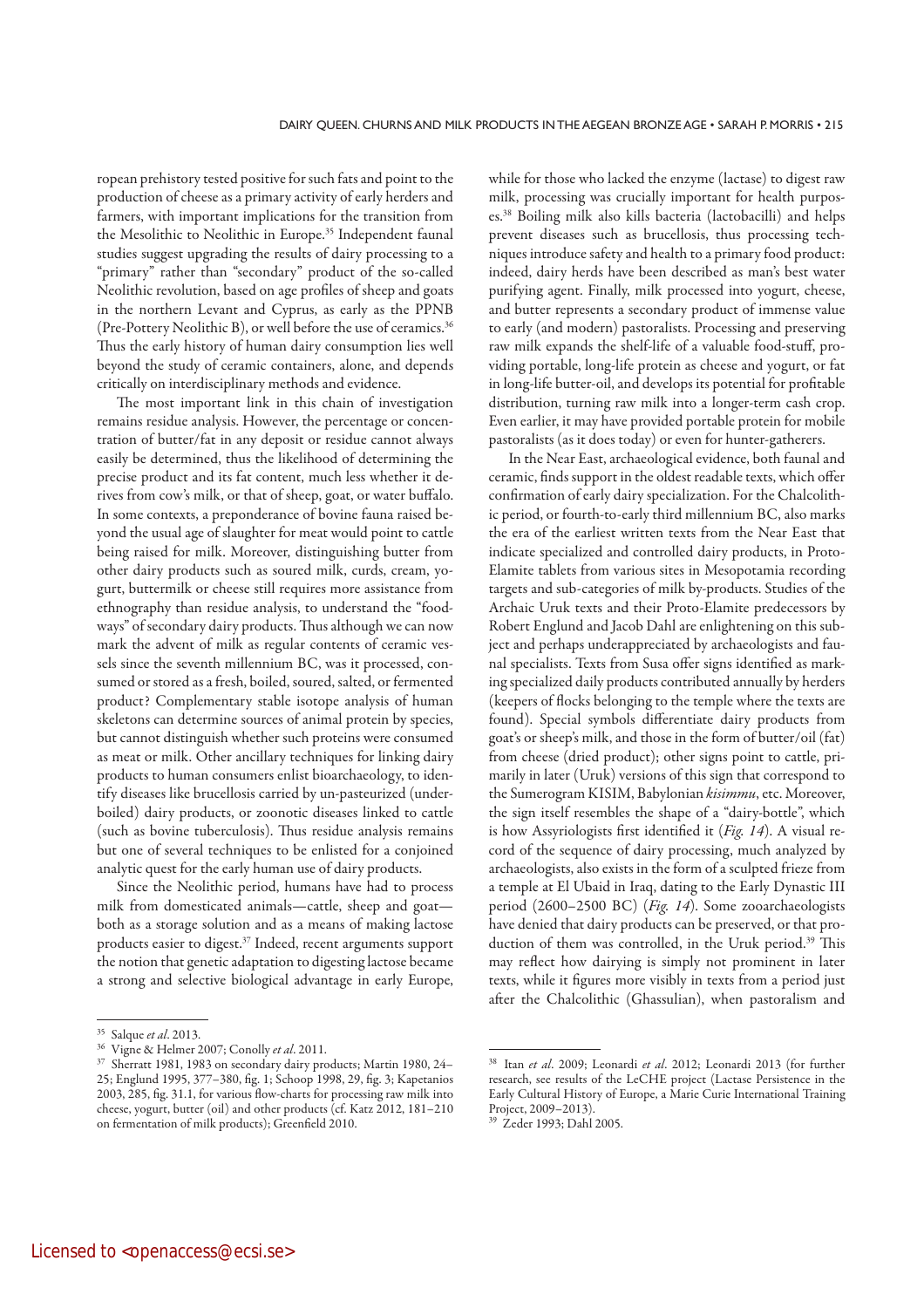#### 216 • SARAH P. MORRIS • DAIRY QUEEN. CHURNS AND MILK PRODUCTS IN THE AEGEAN BRONZE AGE

*Fig. 14. Depiction of dairy herds (cattle), milking and processing from a temple frieze at Al-Ubaid, Iraq, with "dairy bottle" signs in the Archaic Uruk texts (Bauer* et al*. 1998, fig. 54).*

its products dominated local economies. Moreover, Proto-Elamite texts and their products stem from a temple (like the Ubaid frieze) as records of annual yields from sacred herds (temple property), providing a contemporary context for the ritual link to dairy vessels in the miniature churns and figurine versions in the Chalcolithic Levant and (possibly) Anatolia. While faunal specialists have kept us focused on meat (especially during recent popularity of the study of feasting in archaeology), Assyriology thus helps restore the prominence of dairy products, which leaves it up to us as archaeologists to trace the material components of this domestic and ritual economy. Literature of Egypt and the Near East continued to celebrate the role of dairy products, from the Middle Kingdom Song of Sinuhe (where a traveler is welcomed by "Asiatic" pastoralists with a drink of boiled milk) to Sumerian poems and Biblical passages that celebrate pastoral products.<sup>40</sup>

At present, none of the Early Bronze Age containers from the North Aegean identified as dairy bottles has been subjected to residue analysis, nor are they suitable for such a study (some were excavated in the 19th century, others are immobilized in museum displays, and many have been washed under conditions that preclude later residue analysis). While some Neolithic sherds from Northern Greece (Makrygialos) were included in the study published in 2008, they tested negative for the presence of milk

fats.<sup>41</sup> Thus this essay represents more of a manifesto for future research, as well as a summary of those containers published (if not all identified) as possible churns, than a definitive analysis.



### Form and function: "Shaken, not stirred?"

In several locales where the "dairy bottle" appears in the archaeological record, scholars have also been greatly assisted in their quest for explanations of its function by the existence of contemporary, traditional herding communities, both sedentary and mobile. This is particularly true in the Near East, home to Bedouin and other pastoralists, but also in Turkey and the Balkans, where ethnohistory and modern studies have preserved ways of life not always still practiced in more developed areas. How can these communities inform archae-

Song of Sinuhe: Papyrus Berlin 3022.15-25 (translated Lichtheim); Jacobsen 1983, Kramer 1989, Grottanelli 1994, Homan 2002, and Saidel 2008 for the symbolism of milk, pastoralism and the nomadic lifestyle in the ancient (and modern) Levant.

Urem-Kotsou & Kotsakis 2007, 257; Kotsakis 2008.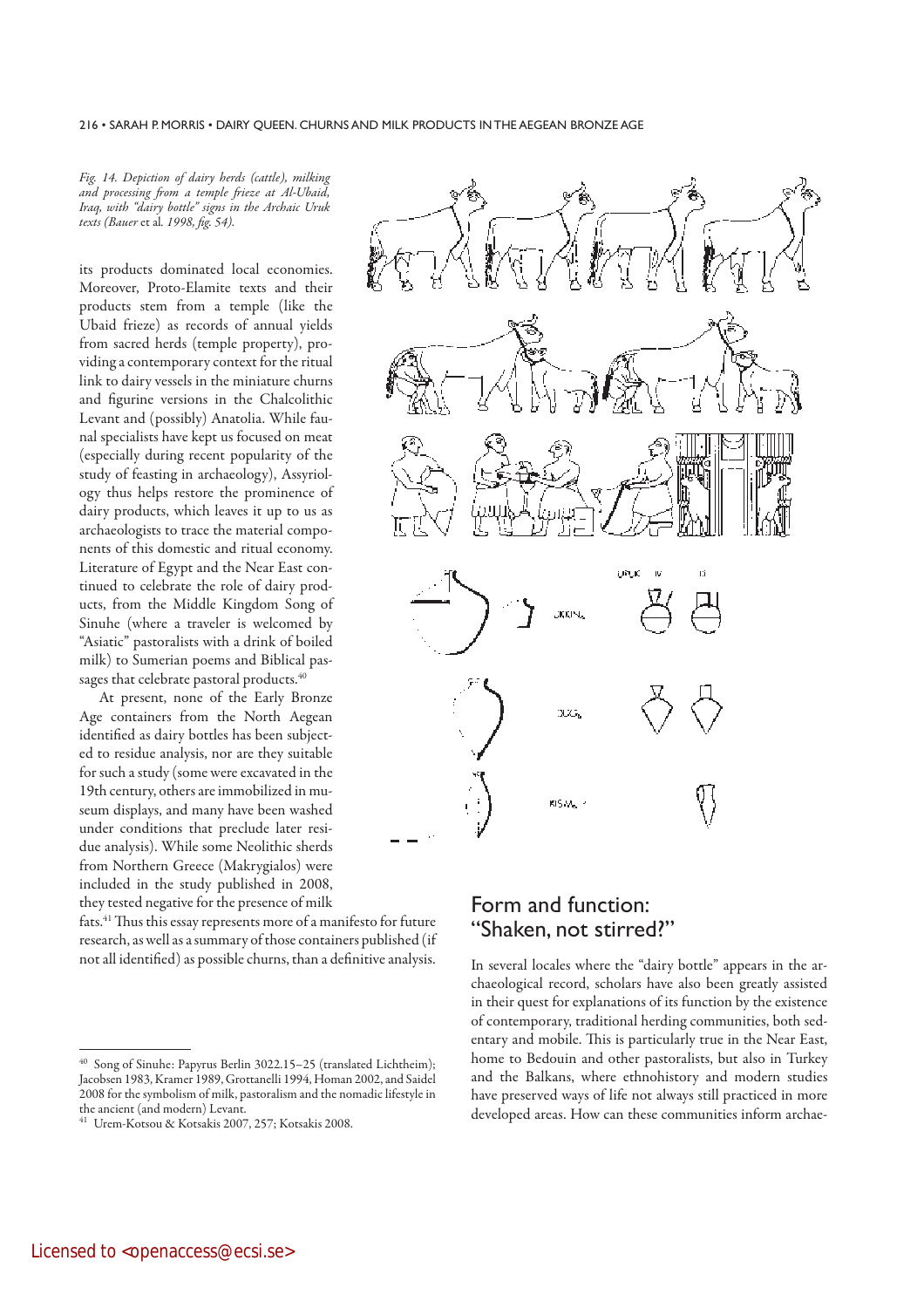ologists about the use of ceramic containers to process dairy products? In particular, what kind of foodways or food preferences guided the processing of milk?

While prehistoric Anatolia failed to produce definite ceramic examples of the churn adopted by its neighbors, its rich ethnography reveals many examples of skin and wood containers still in use today, probably introduced by Turkic tribes from Central Asia. A typical Yörük nomadic household includes an animal-skin bag suspended from a triangular framework of inclined wooden supports, perhaps simply a container for food or water hung safely above reach of predators and insects, but more likely a vessel for dairy products to be soured (in the sun?) and/or agitated, i.e. a churn for turning milk into byproducts.42 Yakar's intensive study of traditional societies in Anatolia captured scenes of both a vertical wooden churn and a suspended one of skin outside a Yörük tent**,** and describes women as "using different types of churn to make dairy products such as butter, cheese and yogurt".<sup>43</sup> The "black-tent" culture of mobile pastoralists he studies is widely distributed not only among the Bedouin in the Levant, and Yörük in Anatolia, but across the modern Middle East from the Aegean to the Indus, and especially among Iranian tribes south of the Caspian Sea as well as in Central Asia.44 Even non-mobile pastoralists, or those who move their flocks to richer pastures in the summer, devote considerable time to milking and processing, as in contemporary Turkish villages.45

In one of the most detailed studies of these pastoralists and their methods of processing milk products, a project focused on the Turan region of Iran produced precise modern terminology and timing of different processing of goat and sheep milk, where smooth-skinned (tanned) leather containers are used for keeping milk and yogurt cool, while shaggy animal skins are for cheese.46 Versions of these animal-skin containers for dairy products are still common in Turkey in the form of a goatskin in which *tulum peynir*, or full-fat milk pressed into a dry, crumbly cheese (also known as *Erzincan peynir*) is manufactured, served or sold. The Greek equivalent of this cheese is still known as "*touloumo-tyri*", named for the goatskin, and traditional pastoralists in northern Greece (the Sarakatsanoi)



*Fig. 15. Modern wooden barrel-vessel for making* ayran*, Turkey, 2008 (photo Charles Steinmetz).*

but also in the Cycladic islands use skins to make and store cheese.47

Finally, last but not least, traditional wooden vessels for making *ayran*, or buttermilk (a soured milk drink of salt and water added to yogurt, then agitated, called *dala* in northern Greece among the Vlachs, *dhallë* in Albania, *dogh* in Farsi, and *lassi* in India), are still in use or on display throughout modern Turkey (*Fig. 15*). The product is also now marketed in Greece as "*ariáni*," in plastic bottles illustrated with a vertical wooden churn to suggest how it is made. Clearly modern Anatolia offers us both ethnographic examples of this constant pastoral shape and a continued taste for its products. Its early modern history also helps explain why these shapes do not appear in the ethnographic record of northern Greece, even among transhumant pastoralists of the Balkans. The Sarakatsanoi and Vlach tribes active over a large area of the southern Balkans in the Late Ottoman empire use(d) wooden buckets and churns for processing dairy products, often on a large scale in a specialized dairy hut or tent (*bantzos*), during high season for dairy herds, as they specialized in mass production of cheeses and yogurt for sale in urban markets.<sup>48</sup> But the skin or wooden barrel-shapes used as churns in Anatolia and the Levant (*tourban* in Turkish, *drouvani*, or *dourvani* in Greek) serve as occa-

 $^{42}\,$  See display in Antalya Museum: Özgen & Özgen 1988, 156, 227, fig. 188.

<sup>43</sup> Yakar 2000, 211, figs. 87–88 (does not specify which container used for which product).

<sup>&</sup>lt;sup>44</sup> For cautionary remarks on the comparative use of modern nomads to understand and explain prehistoric ones: Saidal 2008 and other essays in Barnard & Wendrich 2008.

<sup>45</sup> Gürsan-Salzmann 2001, for a helpful account of just how much time women spend on milking and processing on a daily basis, and producing (e.g.) cheeses for sale in markets.

Martin 1980; cf. Kapetanios 2003, 285, fig. 31.1.

Sarakatsanoi: Hatzimichali 2010, 141-142, 147; Naxos: Zeugoli 1953, 96, 100–101.

<sup>48</sup> Sarakatsanoi: Hatzimichali 1957, II: 22, 111 fig. 55; 72–112; Kavadias 1965, 36–38, figs. 20–22, 110–111, figs. 91–93. According to Wace and Thompson (1914, 78–80), among the Vlachs butter (*umtu*) "is rarely made" (79), but *dala* (soured milk, *dhallë* in Albanian) is common. Vertical churns for butter (*boutnaioi*) are far more common among traditional ceramic containers of Greece: Korre-Zoographou 1995, 184, fig. 335 (from Karditsa, Thessaly), although occasional shapes like *tsotres* (ibid. 209, fig. 394, from Euboia) with two flat ends, two handles and a short neck resemble suspended churns.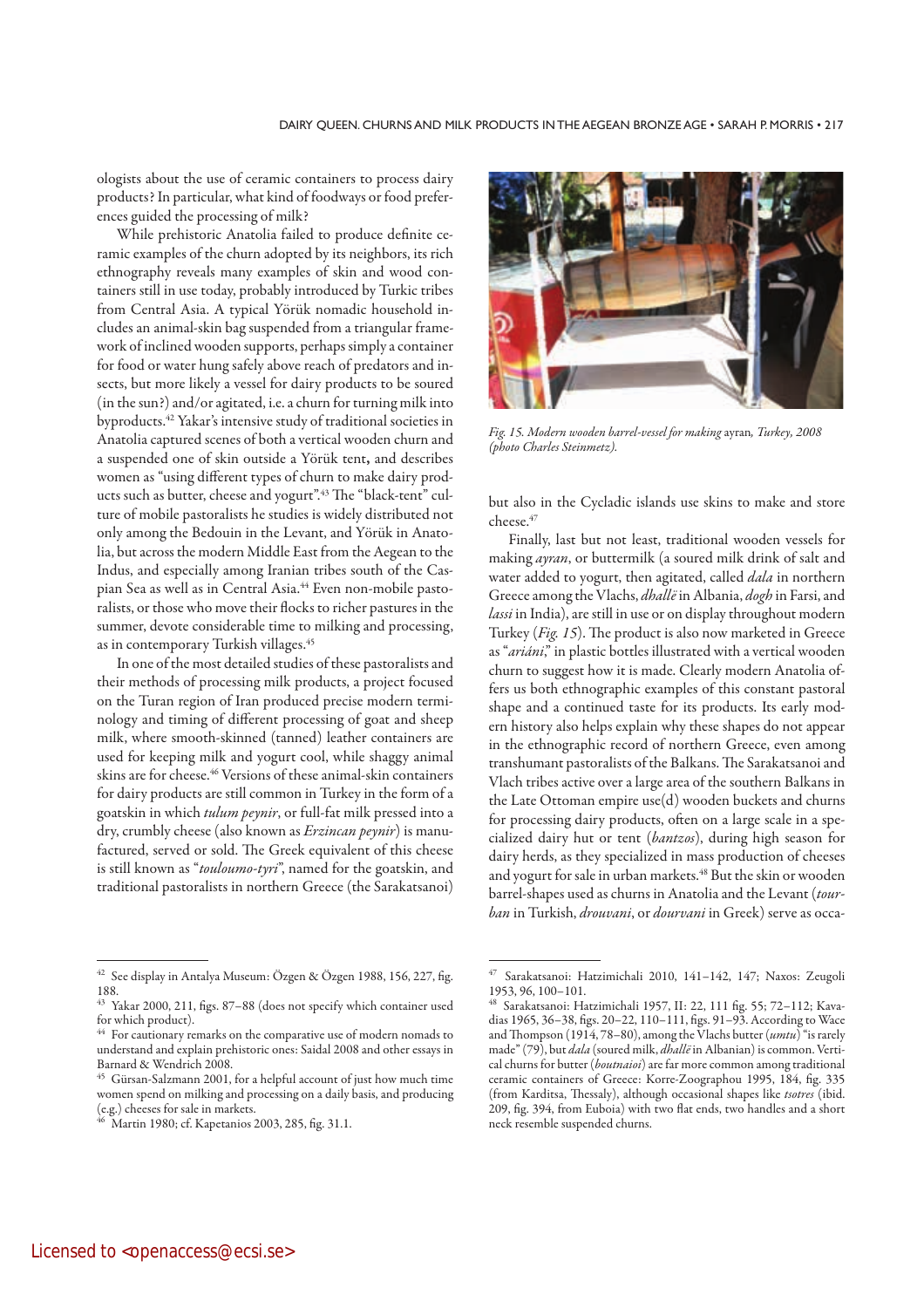sional water-containers, not as dairy processors. Either a taste for butter eluded Greece, or these areas already depended on olive oil for cooking and calories, or on goats whose milk produces less butter fat than sheep or cattle (rarer in the Aegean). Instead, milk was processed directly (by boiling, not agitation) into full-fat cheese (for protein) rather than separating the butter (fat) first. Even in Chalkidike, whose Toronean cows were praised for their rich yield of milk (Aristotle *HA* 523a), such containers may have been used for souring milk, not separating butter.

To sum up arguments so far, it appears that in several different prehistoric locales around the eastern Mediterranean, milk products were processed in suspended containers of skin, wood, or clay, to assist agitation of the contents, presumably after being soured, fermented or cultured as part of the production process. The earliest containers, like their current ethnographic counterparts, are made from the skins of animals raised for their milk, thus in both material and function these vessels epitomize pastoralism and its by-products. Archaeology captures these vessels when turned into more permanent, durable artifacts of clay or wood, but they enjoyed a relatively short shelf-life in ceramic prehistory, making their debut in the Neolithic or Chalcolithic era, depending on locale, and lasting through the end of the Early Bronze Age. Their origin in goatskins means they could have been invented independently in any of these locales, and there are no means to press for priority in any one area. I suspect that many other examples of such vessels lie unpublished, mid-identified, or variously classified as "miscellaneous" or ritual vessels, among prehistoric ceramics around the Eastern Mediterranean (as I have suggested for several sites in Turkey). For example, one puzzle from Urartu, on display in the Istanbul Archaeological Museum of the Ancient Orient, may represent a revival of the shape in the Early Iron Age, but pastoralism at any period may have inspired such a container and its multiple lives.

But I can offer some thoughts, however simplistic, on the demise of these vessels in solid form. As Jacob Kaplan recognized, the portable churn of perishable materials outlasted its brief life in clay. While still used by some modern nomads, ceramic versions marked a fleeting moment in Old World prehistory, as they disappear from the Levant after the Chalcolithic, and do not outlast the Early Bronze Age in the Aegean. Two archaeological contexts capture a precise moment in this process of abandonment, in both regions. The version found at Mesimeriani Toumba (*Fig. 8*) had been broken in half on one side of its neck, then turned ninety degrees and set into an earthen floor near a hearth, in a domestic context of the Early Bronze Age. This placement left its erstwhile neck now projecting horizontally, forming a spout attached to a vertical cylinder. How precisely it was used remains a matter of speculation: the display in the prehistoric collection of the Archaeological Museum of Thessaloniki calls it "an unusual cooking vessel" (with an improbable explanation of how it could have been used over a fire), then admits that "some archaeologists believe that this device was used for making butter". But its position makes the vessel even more unusual, and its secondary placement, near a hearth, complicates interpretation. One doubts it worked very well for cooking, instead of for something to be stirred or prepared, perhaps near heat, then drawn off or poured out by the lateral spout. Alternatively, it was still used as a churn (with neck/spout plugged?), but this time in a vertical position, perhaps placed near a hearth to allow the milk to warm, rise and separate, before being processed into butter with a wooden paddle. Nor is this example unique: in an identical case at Gilat in the Chalcolithic Negev, a barrelchurn was found truncated and repositioned in a secondary context, where it was fixed with mud plaster and (according to the excavator) used as a storage container.<sup>49</sup>

The truth is that a churn made of pliable animal skin, or even light-weight wood rather than heavy, scored clay, is much easier to manipulate than the ceramic version of this container, but as Kaplan pointed out, a vessel with hard sides works better to break up an emulsion of fat suspended in liquid, and force the molecules to separate into butter and milk, or, alternatively, to mix yogurt, water and butter-milk thoroughly for a soured milk drink. Here is where the interior treatment of the vessels deserves careful attention, for they appear deliberately roughened (*Figs. 6–7*). A translation into clay may have led to its expiration, as households (women?) realized other vessels and methods made more sense as containers for processing soured milk into butter. The transformation of a horizontal (suspended) churn into a vertical (fixed) container turned an early pastoral vessel, appropriate for outdoor use in a desert environment with abundant sunshine, into a permanently fixed vertical version used indoors near the warmth of a hearth, just as it was over time, eventually. These unique archaeological contexts replicate the gradual replacement, over time, of the pastoralist churn by the tall, wooden churn more widely in use in households of the world, as the chief receptacle for making butter. As it vanished from the archaeological repertoire, it may have multiplied in wood and reverted to skin in most societies. Alternately, the debut and restricted life of these shapes in the Balkans, Levant, or Anatolia, may be tied to the advent of nomadic pastoralists from Asia, whether in the fourth millennium BC into the Balkans or in early modern migration of Turkic tribes to Anatolia, and to their tastes for butter or soured milk. Meanwhile, the curious existence of miniature or votive versions, in the Near East, Anato-

<sup>49</sup> Levy 2006, 101, Pl. 5.41.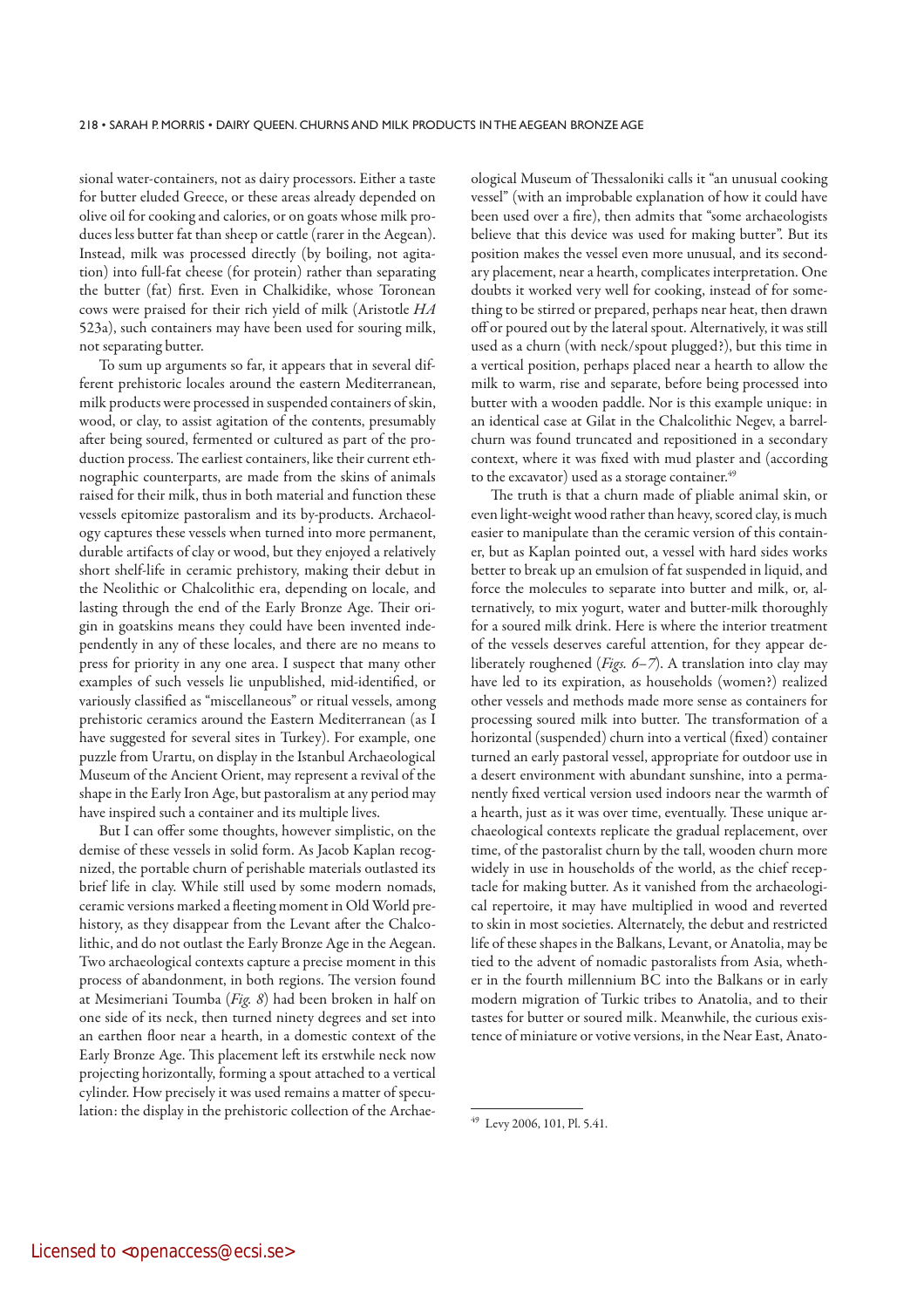lia, and the Aegean, argues for some more symbolic as well as functional significance of these shapes.

While the "churns" in the north Aegean stem entirely from household deposits, and so far none stem from ritual contexts of the Early Bronze Age, the existence of miniatures (from Thermi, Troy, etc.) point to the transformation of a functional vessel. The example from Torone was found in the same context with a small clay female figurine, as well as miniature versions of household pottery (ladles), a genre recently analyzed as a phenomenon contemporary with figurine-making and other cult industries**.** <sup>50</sup> In the Chalcolithic Levant, by contrast, archaeological churns may have expressed stronger ties to pastoralism in ideology as well as subsistence—hence the proliferation of miniature churns and figurines—just as they represent a lifestyle still visible among the Bedouin. This ideology survives in the poetics of the Hebrew Bible, which envisions a land flowing with milk and honey, compares one's beloved's hair to "a flock of goats moving down Gilead", and the imagery of the tent dominates emerging political ideology as well.51 With that, the archaeology of Chalcolithic Palestine perhaps had a special claim on the long history of pastoralism and its by-products, and the humble churn plays a special role in the evolution of this paradigm. In contrast, the later appearance of the churn in the archaeological record of the Aegean may have inspired some miniature versions, but was dominated by an emergent culture based on metallurgy and long-distance exchange.

SARAH P. MORRIS Steinmetz Professor of Classical Archaeology and Material Culture Cotsen Institute of Archaeology Department of Classics – 100 Dodd Hall 405 Hilgard Avenue UCLA Los Angeles, California 90095-1417 sarahm@humnet.ucla.edu

### **Bibliography**

- Alexiou, S. & P. Warren 2004. *The Early Minoan tombs of Lebena, Southern Crete*, Sävedalen.
- Amiram, R. 1969. *Ancient pottery of the Holy Land, from its beginnings in the Neolithic to the end of the Iron Age*, with P. Beck & U. Zevulun, Jerusalem.
- Anthony, D. 2010. 'The rise and fall of Old Europe', in *The lost world of Old Europe. The Danube Valley, 5000– 3500 BC*, ed. D. Anthony, Princeton, 28–57.
- Aslanis, I. 1985. *Kastanas. Ausgrabungen in einem Siedlungshügel der Bronze- und Eisenzeit Makedoniens 1975–1979. Die Frühbronzezeitlichen Funde und Be*funde (Prähistorische Archäologie in Südosteuropa, 4), Berlin.
- Banner, J. 1956. *Die Péceler Kultur* (Archaeologica Hungarica, 35), Budapest.
- Barnard H. & W. Wendrich, eds. 2008. *The archaeology of mobility. Old World and New World nomadism* (Cotsen Advanced Seminars, 49), Los Angeles.
- Bauer, J., R. Englund & M. Krebernik 1998. *Mesopotamien: Späturuk-Zeit und Frühdynastische Zeit* (Orbis Biblicus et Orientalis, 160), Freiburg.
- Benvenuti, A. 2000. 'Poliochni', in E. Kypraiou, *Smouldering Lemnos*, Athens, 20–25.
- Bernabò-Brea, L. 1964. *Poliochni. Città preistorica nell' isola di Lemnos* I, Roma.
- Bernabò-Brea, L. 1976. *Poliochni. Città preistorica nell' isola di Lemnos* II.1, Roma.
- Bittel, K. & H. Otto 1939. *Demirci-Hüyük. Eine vorgeschicht liche Siedlung an der phrygisch-bithynischen Grenze. Bericht über die Ergebnisse der Grabung von 1937*, Berlin.
- Blegen, C. 1950. *Troy: Excavations conducted by the University of Cincinnati, 1932–1938*, Vol. 1, Princeton.
- Bogucki, P.I. 1984. 'Ceramic sieves of the linear pottery culture and their economic implications', *OJA* 3, 1984, 15–30.
- Bourke, S.J., U. Zoppi, J. Meadows, Q. Hua, & S. Gibbons 2004. 'The end of the Chalcolithic period in the South Jordan Valley: New 14C determinations from Teleilat Ghassul, Jordan', *Radiocarbon* 46:1, 315–323.
- Cambitoglou, A., J. Papadopoulos & O. Tudor Jones, eds. 2001. *Torone* I. *The excavations of 1975, 1976 and 1978*, Athens.

<sup>50</sup> Torone "goddess:" Marangou 1992, 64, 209, 231–32, 272, fig. 29d. 51 See Jacobsen 1983, Kramer 1989, Grottanelli 1994, Homan 2002 on the ideology of milk, pastoralism and the nomadic lifestyle in the ancient Levant.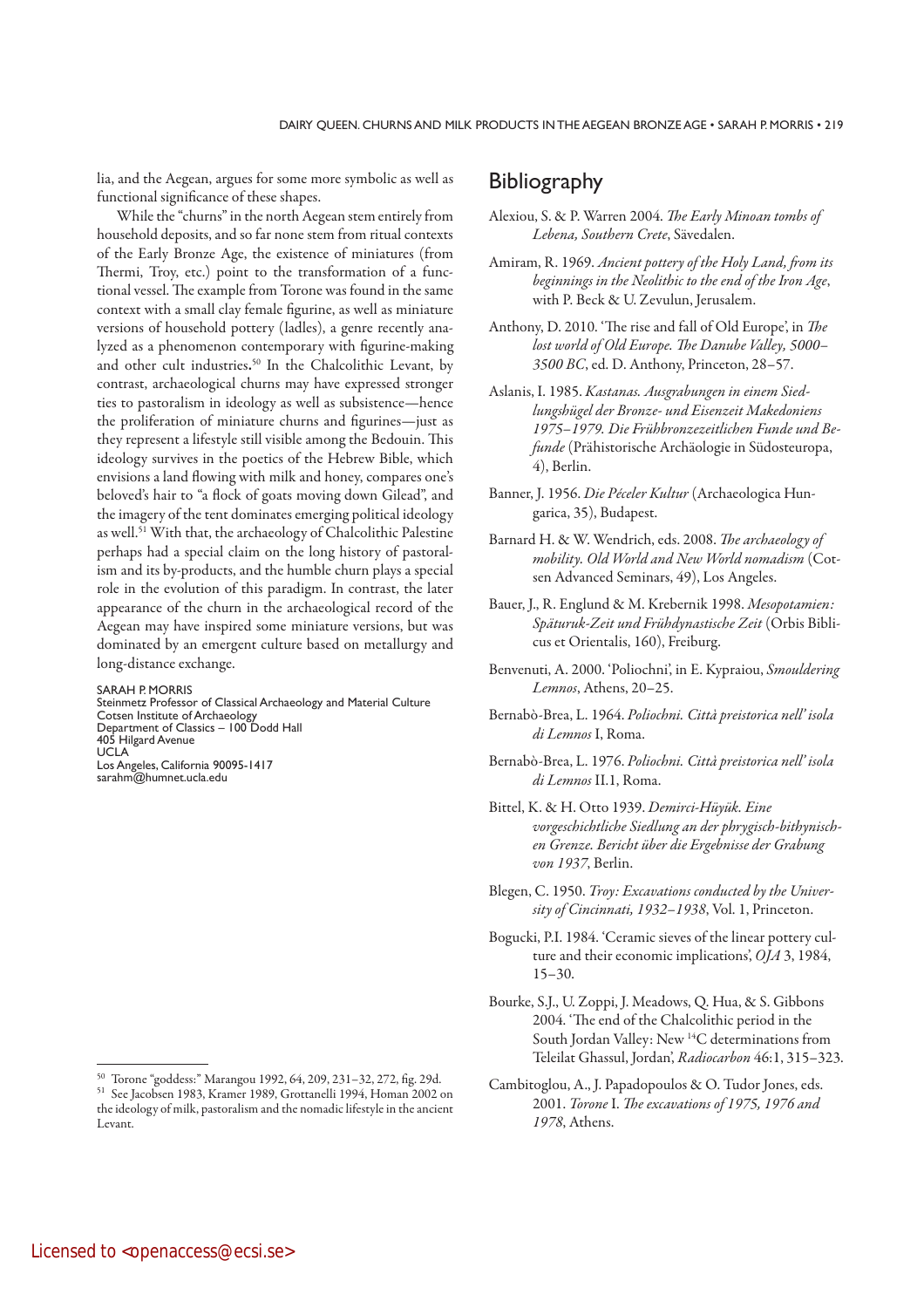#### 220 • SARAH P. MORRIS • DAIRY QUEEN. CHURNS AND MILK PRODUCTS IN THE AEGEAN BRONZE AGE

- Conolly, J., S. College, K. Dobney, J.-D. Vigne, J. Peters, B. Stopp, K. Manning & S. Shennan 2011. 'Meta-analysis of zooarchaeological data from SW Asia and SE Europe provides insight into the origins and spread of animal husbandry', *JAS* 38, 534–545.
- Cultraro, M. 2013. 'Barrel-shaped vessels in context: a longrange model of dairy production in Eastern and Central Mediterranean during the late fourth and early third millennia BC', in *Origini. Preistoria e rotoistoria delle Civiltà Antiche. Prehistory and Protohistory of Ancient Civilizations* 34, ed. M. Frangipane, Roma, 157–189.
- Dahl, J. 2005. 'Animal husbandry in Susa during the Proto-Elamite Period', *SMEA* XLVII. *Dedicati alla memoria di Paolo Emilio Pecorella (1934–2005)*, 81–134.
- Doumas, C. & A. Angelopoulou 1997. 'Οι βασικοί κεραμικοί τύποι της Πολιόχνης και η διάδοσή τους στο Αιγαίο', in *Η Πολιόχνη και η Πρώϊμη Εποχή του Χαλκού στο Βόρειο Αιγαίο. Πρακτικά Διεθνής Συνεδρίου Αθήνα, 22–26 Απριλίου 1996*, eds. Ch. Doumas & V. LaRosa, Athens, 543–554.
- Dunand, M. 1973. *Fouilles de Byblos* V. *L'architecture, les tombes, le matèriel domestique, des origines néolithiques à l'avènement urban*, Paris.
- Duru, R. 1999. 'The Neolithic of the Lake District', in *Neolithic in Turkey: The cradle of civilization. New discoveries*, eds. M. Özdoğan & N. Basgelen, Istanbul, 165–191.
- Duru, R. 2008. *From 8000 to 2000 BC: Six thousand years of the Burdur-Antalya Region*, Antalya.
- Easton, D. 2000. 'Schliemann's "Burnt City"', *Studia Troica* 10, 73–83.
- Efe, T. 1988. *Demircihüyük* III:2*. Die Keramik 2.C. Die frühbronzezeitliche Keramik der jüngeren Phasen (ab Phase H)*, Mainz.
- Englund, R. 1995. 'Regulating dairy production in the Ur III Period', *Orientalia* 64, 377–429.
- Epstein, C. 1998. *The Chalcolithic culture of the Golan*, Jerusalem.
- Eslick, C. 2009. *Elmalı-Karataş* V. *The Early Bronze Age pottery of Karataş: Habitation deposits*, London.
- Evershed, R.P. *et al*. 2008. 'Earliest date for milk use in the Near East and southeastern Europe linked to cattle herding', *Nature* 455, 25 September 2008, 528–531.
- Garasinin, M. 1958. 'Kontrollgrabung in Bubanj bei Nis', *Prähistorische Zeitschrift* 36, 233–244.
- Garfinkel, Y. 1999. *Neolithic and Chalcolithic pottery of the Southern Levant* (= *QEDEM* 39), Jerusalem.
- Gilead, I. 1995. *Grar. A Chalcolithic site in the northern Negev*, Beersheva.
- Grammenos, D. & S. Kostos 2002. *Ανασκαφή στον προϊστορικό οικισμό 'Μεσημεριανή Τούμβα' Τριλόφου Ν. Θεσσαλονίκης. Ανασκαφική Περίοδοι* 1992, 1994– 1996, 2000, 2001, Thessaloniki.
- Greenfield, J.H. 2010. 'The secondary products revolution: the past, the present and the future', *WorldArch* 42, 29–54.
- Grigson, C. 1995. 'Plough and pastoralism in the early economy of the southern Levant', in *The archaeology of society in the Holy Land*, ed. T. Levy, New York, 245–268.
- Grottanelli, C. 1994. 'Aspetti simbolici del latte nella bibbia', in *Drinking in Ancient societies: History and culture of drinks in the Ancient Near East*, ed. L. Milano, Padova, 381–397.
- Gürsan-Salzmann, A. 2001. 'The women of Yassihöyük, Turkey: changing roles in a new economy', *Expedition* 43:3, 19–28.
- Hartung, U. 2001. *Umm el-Qaab* II. *Importkeramik aus dem Friedhof U in Abydos (Umm el-Qaab) und die Beziehungen Ägyptens zu Vorderasien im 4. Jahrtausend v. Chr.* (= *Archäologische Veröffentlichungen des DAI Kairo* 92), Mainz.
- Hartung, U. 2002. 'Imported jars from Cemetery U at Abydos and the relations between Egypt and Canaan in Predynastic times', in *Egypt and the Levant*, eds. E.C.M. van den Brink & T.E. Levy, London & New York, 437–449.
- Hatzimihali, A. 1957. *Οἱ Σαρακατσάνοι*, Athens.
- Hatzimihali, A. 2010. *Οἱ Σαρακατσάνοι* II, Athens.
- Homan, M. 2002. *To your Tents, O Israel! The terminology, function, form and symbolism of tents in the Hebrew Bible and the Ancient Near East*, Boston.
- Hood, S. 1990. 'Settlers in Crete c. 3000 B.C.', *Cretan Studies* 2, 151–158.
- Huot, J.-Fr. 1992. *Les céramiques monochromes lissées en Anatolie à l'Époque du Bronze Ancien*, Paris.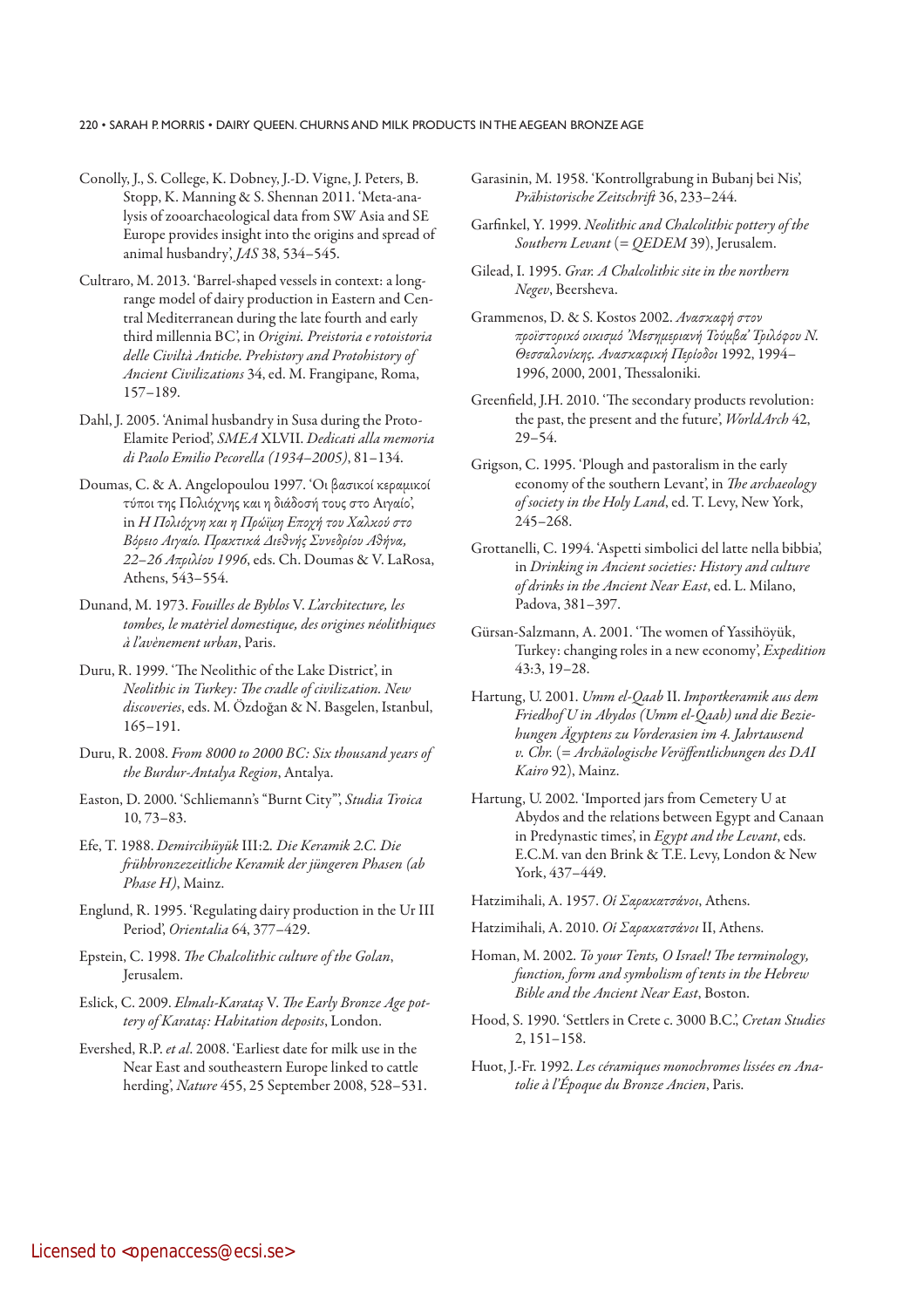- Itan, Y., A. Powell, M.A. Beaumont, J. Burger & M.G. Thomas 2009. 'The origins of lactase persistence in Europe', *Computational Biology. PLoS Comput Biol* 5:8, e1000491. doi:10.1371/journal.pcbi.1000491. http://www.ploscompbiol.org/article/ info%3Adoi%2F10.1371%2Fjournal.pcbi.1000491
- Jacobsen, T. 1983. 'Lad in the desert', *JAOS* 103, 193–200.
- Jirku, A. 1948. 'Teleilat Ghassul und die Chronologie von Early Minoan I', *Biblica* 29:3, 269–271.
- Kalicz, N. 1963. *Die Péceler (Badener) Kultur und Anatolien*, Budapest.
- Kapetanios, A. 2003. 'The "socialization" of animals in Epirus, Ikaria and Crete', in *Zooarchaeology in Greece* (BSA Studies, 9), eds. E. Kotjabopoulou, Y. Hamilakis, P. Halstead, C. Gamble & P. Elefanti, 283–290.
- Kaplan, J. 1954. 'Two Chalcolithic vessels from Palestine', *PEQ* 76, 97–100.
- Kaplan, J. 1965. 'Skin bottles and pottery imitations', *PEQ* 27–9, 144–152.
- Kavadias, G. 1965. *Pasteurs nomades méditerranéens: Les Saracatsans de Grèce*, Paris.
- Korre-Zôgraphou, K. 1995. *Τα Κεραμεικά του Ελληνικού Χώρου*, Athens.
- Kotsakis, K. 2008. 'Did the Neolithic farmers drink milk? Evidence for the earliest consumption of milk in Greece', in *A history of milk and dairy products in Greece*, Athens, 83–88 [in Greek].
- Kouka, O. 2002. *Siedlungsorganisation in der Nord- und Ostägäis während der Frühbronzezeit (3. Jt. v. Chr.)* (Internationale Archäologie, Band 58), Rahden.
- Kouka, O. 2009. 'Third millennium BC Aegean chronology: Old and new data under the perspectives of the third millennium AD', in *Tree-rings, kings and Old World archaeology and environment: Papers presented in Honor of Peter Ian Kuniholm*, eds. S. Manning & M.J. Bruce, Oxford, 133–149.
- Kramer, S.N. 1989. 'The churns' sweet sound: A Sumerian bucolic poem', in *Yigael Yadin Memorial volume* (= *Eretz-Israel. Archaeological, historical and geographical studies* 20), eds. A. Ben-Tor, J.C. Greenfield & A. Malamat, Jerusalem, 113–123.
- Kroeper, K. 1989. 'Palestinian ceramic imports in Pre- and Protohistoric Egypt', in *L'urbanisation de la Palestine à l'âge du Bronze Ancien: Bilan et perspectives des recherches actuelles*, ed. P. de Miroschedji, Oxford, 407–462.
- Kroeper, K. & D. Wildung 2000. *Minshat Abu Omar: Ein vor- und frühgeschichtlicher Friedhof im Nildelta* 2. *Gräber 115–204*, Mainz.
- Lamb, W. 1936. *Excavations at Thermi in Lesbos*, Cambridge.
- Leonardi, M., P. Gerbault, M. Thomas & J. Burger 2012. 'The evolution of lactase persistence in Europe. A synthesis of archaeological and genetic evidence', *International Dairy Journal* 22, 88–97.
- Leonardi, M. 2013. 'Lactase persistence and milk consumption in Europe: an interdisciplinary approach involving genetics and archaeology', *Documenta Praehistorica* XL, 85–96.
- Leonardi, M., P. Gerbault, M. G. Thomas & J. Burger 2012. 'The evolution of lactase persistence in Europe. A synthesis of archaeological and genetic evidence', *International Dairy Journal* 22, 88–97.
- Levy, T., ed. 2006. *Archaeology, anthropology and cult: the sanctuary at Gilat*, ed. T. Levy, London.
- Maran, J. 1998. 'Die Badener Kultur und der ägäisch-anatolische Bereich', *Germania* 76, 479–525.
- Maran, J. 2000. 'Das ägäische Chalkolithikum und das erste Silber in Europa', in *Studien zur Religion und Kultur Kleinasiens und des ägäischen Bereiches. Festschrift Baki Öğün zum 75. Geburtstag* (Asia Minor Studien, 39), ed. C. Işik, Bonn, 179–193.
- Marangou, C. 1992. *ΕΙΔΩΛΙΑ. Figurines et miniatures du Néolithique Récent et du Bronze Ancien en Grèce*, Oxford.
- Martin, M. 1980. 'Pastoral production: milk and firewood in the ecology of Turan', *Expedition* 22:4, 24–28.
- Mellink, M. 1965. 'Excavations at Karataş-Semayük in Lycia, 1964', *AJA* 69, 241–251.
- Mellaart, J. 1970. *Excavations at Hacılar*, Edinburgh.
- Morris, S. 2008 (pr. 2009). 'Προϊστορική Τορώνη (1986– 1990): Προκαταρκτικά αποτελέσματα των ανασκαφών στη θέση "Λήκυθος"', *Αρχαιολογικόν Έργον στη Μακεδονία και στη Θράκη* 22, 435–442.
- Morris, S. 2009/2010. 'Prehistoric Torone: A Bronze Age emporion in the north Aegean. Preliminary report on the Lekythos Excavations 1986 and 1988–1990', *MeditArch* 22/23, 1–67.
- Morris, S. 2013. 'From clay to milk in Mediterranean Prehistory: Tracking a special vessel', in *Backdirt: Annual Review of the Cotsen Institute of Archaeology* 2013, 70–79.